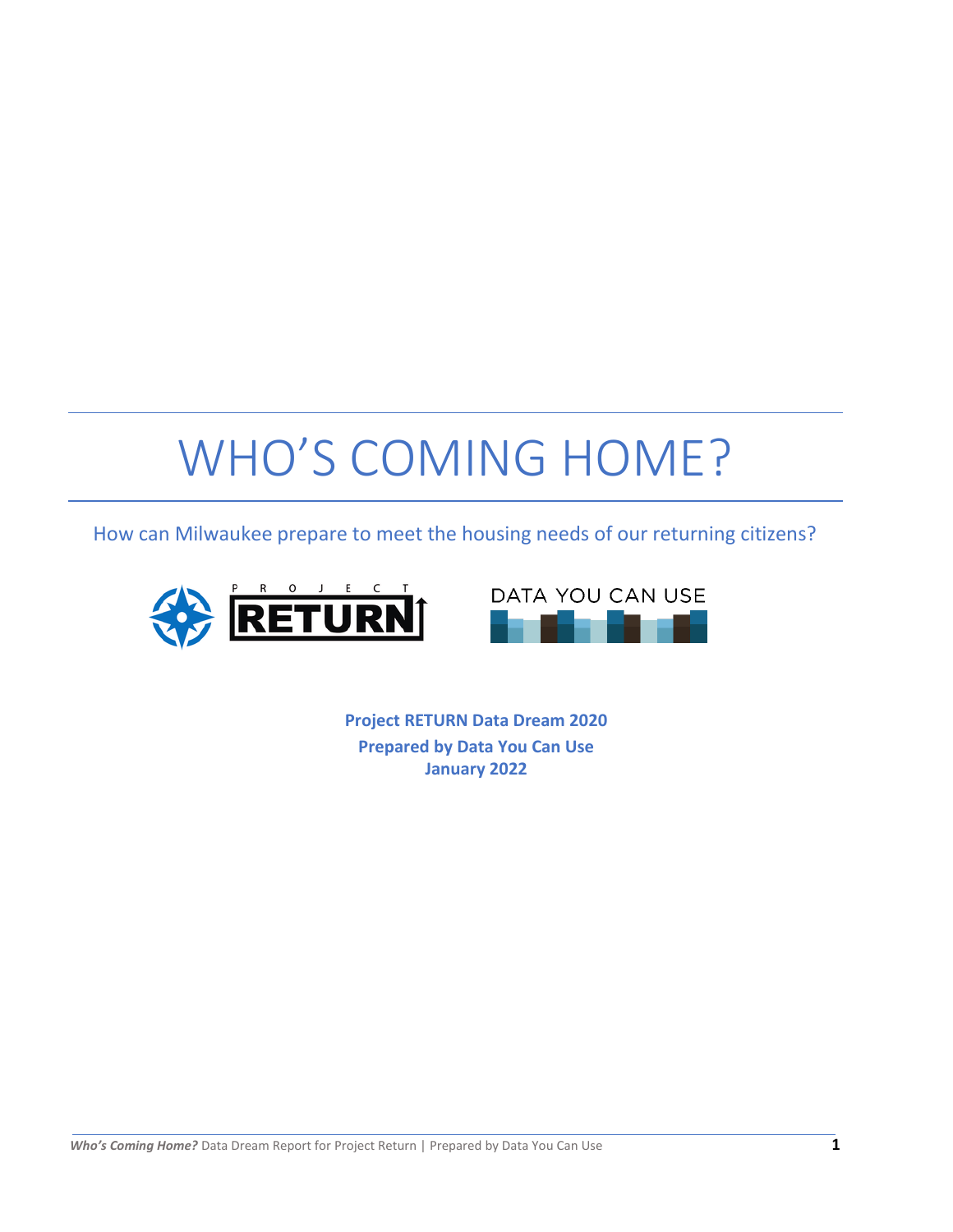# Contents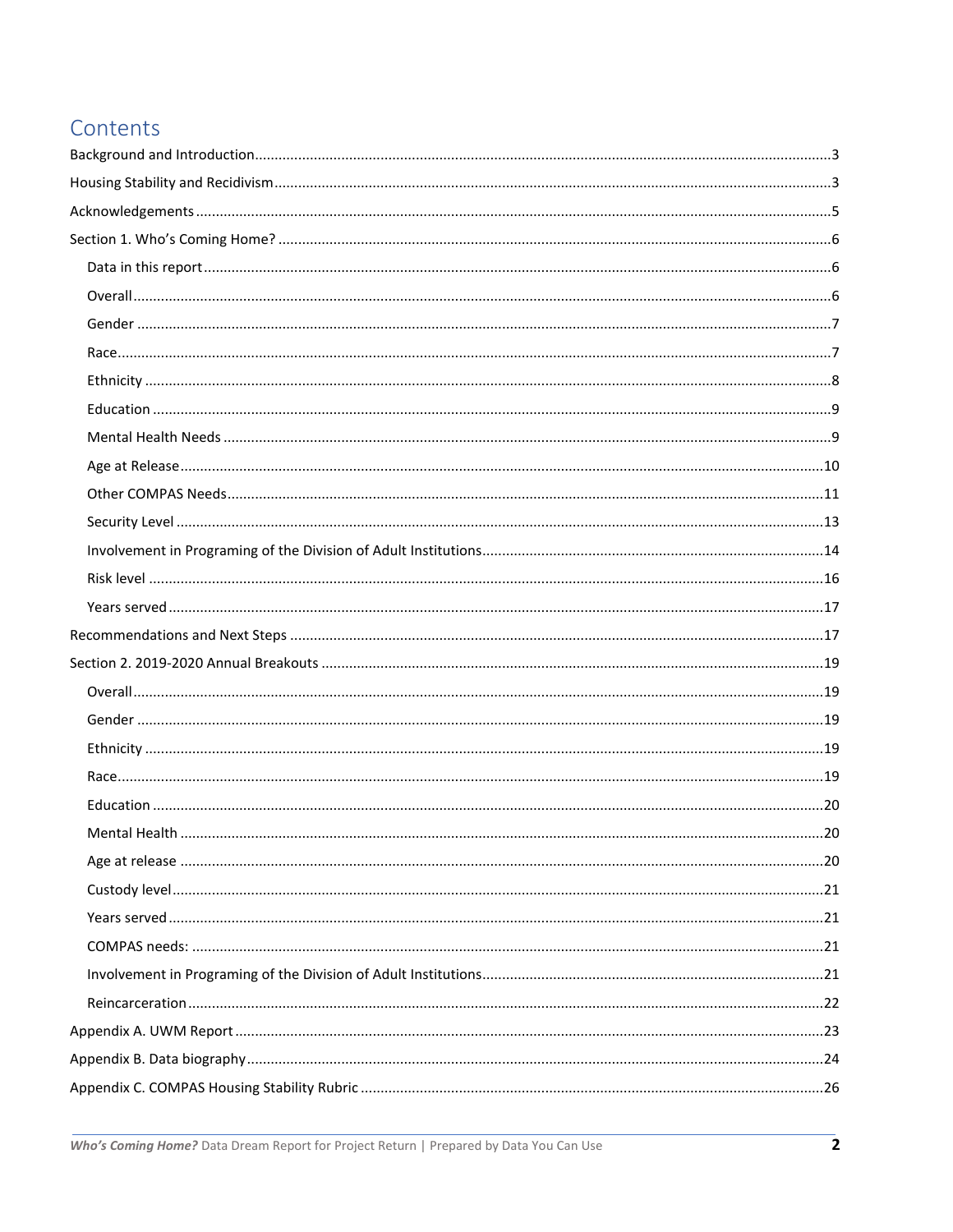# **Who's Coming Home?**

How Can Milwaukee prepare to meet the housing needs of our returning citizens?

Project RETURN Data Dream 2020 Prepared by Data You Can Use, January 2022

## <span id="page-2-0"></span>Background and Introduction

Project RETURN was a winner of the 2020 Data Dream Award from Data You Can Use (DYCU) with sponsorship of the Siebert Lutheran Foundation. Project RETURN (Returning Ex-incarcerated people To Urban Realities and Neighborhoods) exists to help men and women make a positive, permanent return to community, family, and friends. Leadership of the organization was aware that each year thousands of people who served time in Wisconsin's prison system were coming home to Milwaukee County. They wanted to know more about the characteristics of those who would be returning so that they could better prepare and advocate for adequate resources to assure that those returning would be set up for success. Project RETURN identified housing as a primary need and studies show that stable housing is related to reduced recidivism.

## <span id="page-2-1"></span>Housing Stability and Recidivism

In documenting the relationship between unstable housing and recidivism, studies have found that securing stable housing is crucial to successful re-entry. Several lessons from an extensive study from the Justice Policy Center at the Urban Institute can be drawn on here to supplement the data and incorporate the voice of those affected. The Returning Home Study: Understanding the Challenges of Prisoner Reentry:<sup>1</sup> documented the challenges of reentry based on extensive interviews and focus group discussions with five groups of stakeholders: individuals who had returned to the community after imprisonment, their families, peers, residents of their neighborhoods and the broader community, and state policy makers and practitioners. With the cooperation of the state correctional agencies of Illinois, Texas, Maryland, and Ohio, the findings from this cross-state, longitudinal study document that securing stable housing is crucial to successful re-entry. This comprehensive body of work concludes that the importance of finding a stable residence cannot be overestimated. They provide evidence that:

- $\triangleright$  Finding stable housing within the first month after release reduces the chance of returning to prison during the first year out, and conversely,
- $\triangleright$  Individuals who entered a homeless shelter within the first two years after release faced a higher risk of re-incarceration, possibly due to needs in multiple areas.

<sup>&</sup>lt;sup>1</sup> For examples and references to the particular studies stemming from this effort see: [https://www.urban.org/policy](https://www.urban.org/policy-centers/justice-policy-center/projects/returning-home-study/publications-returning-home-understanding-challenges-prisoner-reentry)[centers/justice-policy-center/projects/returning-home-study/publications-returning-home-understanding-challenges](https://www.urban.org/policy-centers/justice-policy-center/projects/returning-home-study/publications-returning-home-understanding-challenges-prisoner-reentry)[prisoner-reentry](https://www.urban.org/policy-centers/justice-policy-center/projects/returning-home-study/publications-returning-home-understanding-challenges-prisoner-reentry)

*Who's Coming Home?* Data Dream Report for Project Return | Prepared by Data You Can Use **3**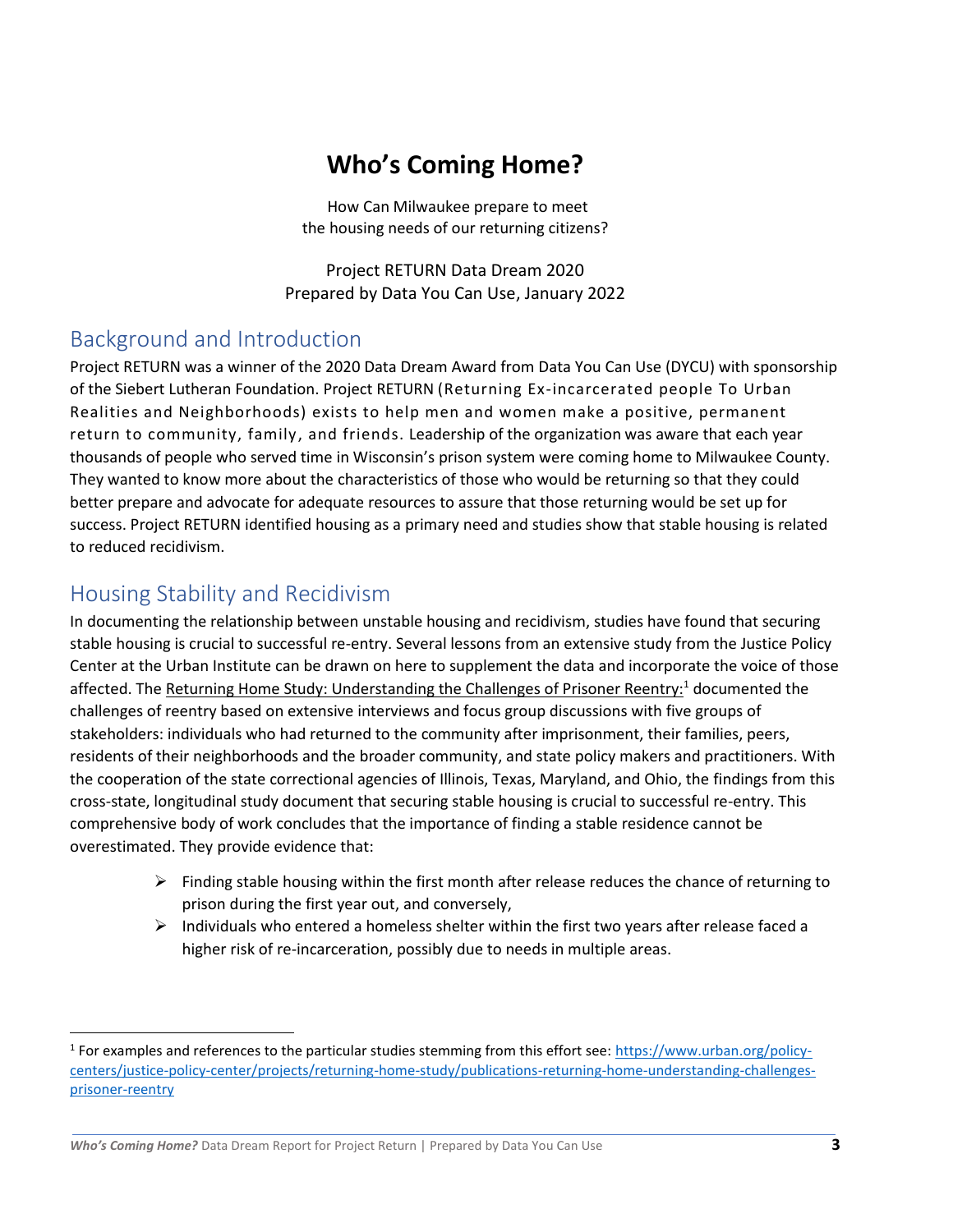The results of this national study document:

- $\triangleright$  The importance of prison programming: Most of those incarcerated participate in some programming but roughly a third express interest in a program unavailable to them.
- ➢ People who participate in an employment program or substance abuse treatment are more likely to avoid reincarceration within a year of release.
- $\triangleright$  Those who participated in substance abuse treatment are less likely to use drugs after release.
- $\triangleright$  Most former prisoners owe debt at release which few manage to pay during the year following release.
- $\triangleright$  Former prisoners who held a prison job, participate in job training while incarcerated, or earned a GED were more likely to participate in a job program post release.
- $\triangleright$  Family members are the greatest anticipated source of financial resources, housing and support before prisoners are released and provide the greatest tangible and emotional support after release.
- ➢ Roughly half of released prisoners return to different neighborhoods than where they lived before incarceration.

And, citing many of the Urban Institute studies noted above, the Housing Law Bulletin<sup>2</sup> concludes:

*"Stable housing is a vital component of effective re-entry. By working to reduce the barriers that prevent formerly incarcerated individuals from accessing stable housing, advocates can reduce recidivism and improve public safety and community wellbeing."*

To reduce recidivism, improve public safety and promote the wellbeing of those returning and the broader community, it is essential to assure stable housing. Assuring stable housing requires an understanding of the people who are returning to the community. This report provides some initial data that permits a closer look at the numbers and needs of those returning. There were two components to this Data Dream.

The first was undertaken by students studying for their master's degrees in the Sustainable Peacebuilding program at the University of Wisconsin-Milwaukee. As a team project for the class, three students (see acknowledgements) worked to further clarify elements and causes of housing need. They provided a literature review and some initial data on identified barriers such as landlord perception, housing costs and barriers to accessing housing vouchers, and restrictions for those on the registrants list. The students prepared and presented their work to the Milwaukee Reentry Council, a subcommittee of the Milwaukee Community Justice Council and staffed by the Public Policy Institute of Community Advocates. It was further reviewed by the Regional Chief of Community Corrections and the final powerpoint presentation is included on the Data You Can Use website. Links are included in Appendix A.

 $2$  The importance of stable housing for formerly incarcerated individuals, Housing Law Bulletin, Volume 40 page 60 [https://www.nhlp.org/files/Importance%20of%20Stable%20Housing%20for%20Formerly%20Incarcerated\\_0.pdf](https://www.nhlp.org/files/Importance%20of%20Stable%20Housing%20for%20Formerly%20Incarcerated_0.pdf)

*Who's Coming Home?* Data Dream Report for Project Return | Prepared by Data You Can Use **4**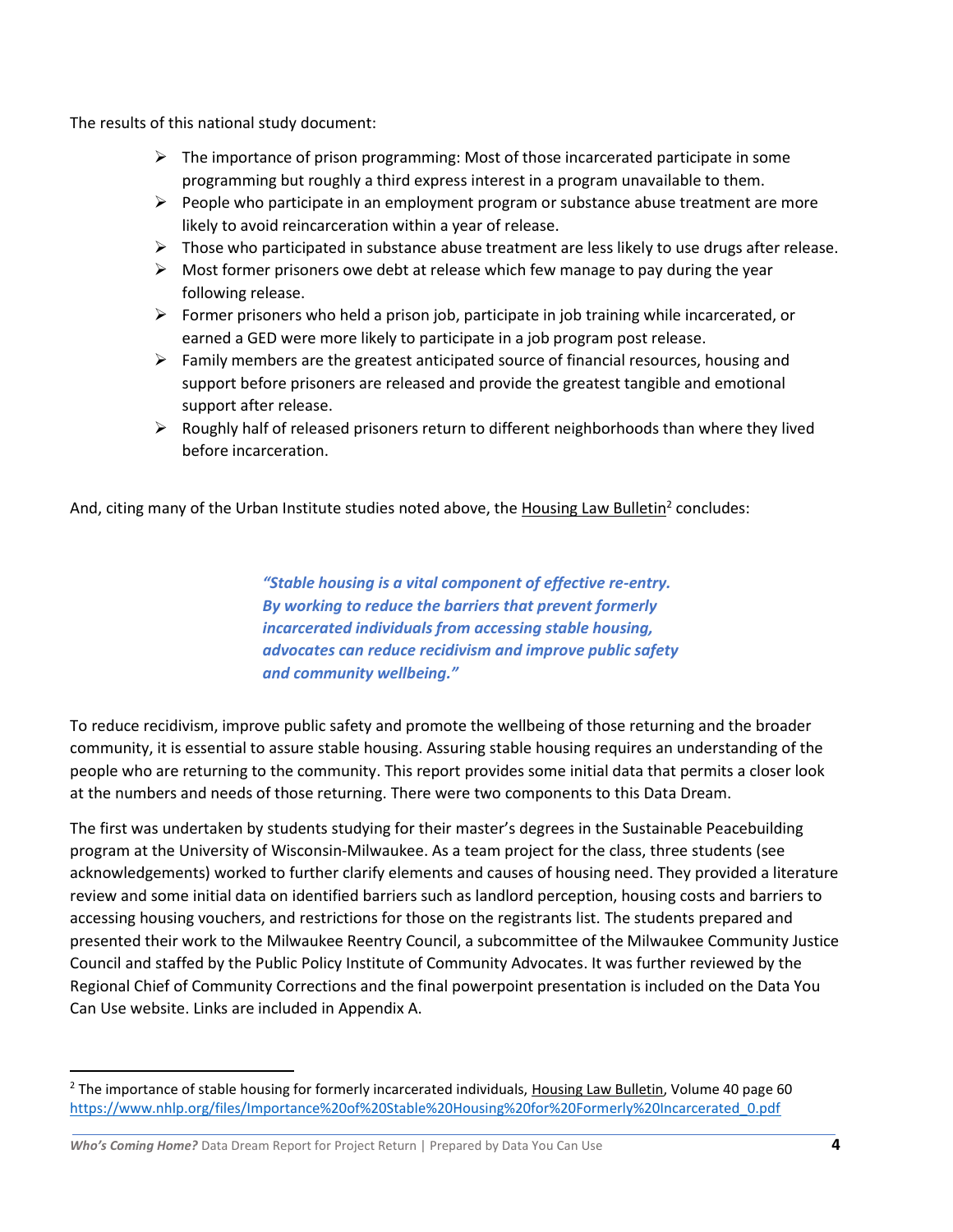The second component of the Data Dream was to acquire data from the Wisconsin Department of Corrections (DOC) about those people who would be returning to Milwaukee County. The request required review and approval of the DOC's Research Review Committee. The request was submitted by DYCU with specific information requested regarding purpose and use of the data and the process for attaining it. The request was approved in April of 2020 and specific elements of the data were requested. In addition to the data, the research proposal requested assistance in identifying a pool of people who have been recently released to supervision in Milwaukee County and agents who would participate in interviews to add context to the data. While originally approved, the response was amended in August. (See the data biography in Appendix B for additional information about the data and methodology.)

## <span id="page-4-0"></span>Acknowledgements

This Data Dream was made possible through the generosity of the Siebert Lutheran Foundation. Data You Can Use also thanks the following individuals who contributed to the project.

Zachary Baumgart, Wisconsin Department of Corrections Anthony Galston, Department of Corrections Wendel Hruska, Project RETURN Kelly Martinson, Department of Corrections Jessica Mendez, University of Wisconsin-Milwaukee Mandy Potapenko, Community Justice Council Kathleen Pritchard, Data You Can Use Jacqueline Renee Snethen Reyes, University of Wisconsin-Milwaukee Amy Rohan, Data You Can Use Shannon Michael Ross, University of Wisconsin- Milwaukee and The Community Bree Spencer, University of Wisconsin- Milwaukee Niel L. Thoreson, Department of Corrections Conor Williams, Community Advocates Kelly Zimm, Data You Can Use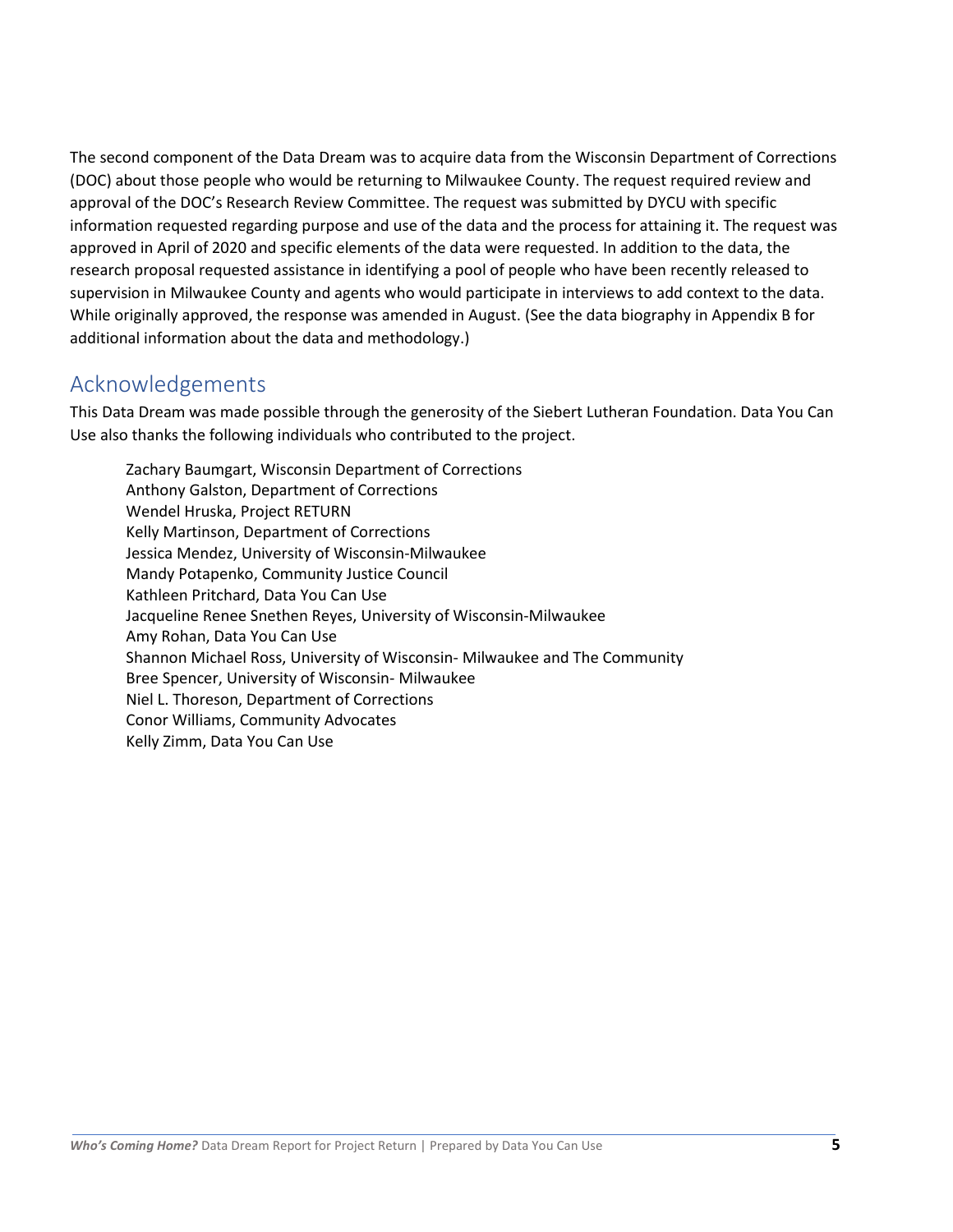## <span id="page-5-1"></span><span id="page-5-0"></span>Section 1. Who's Coming Home? Data in this report

The data presented here are based on those people who were released from Wisconsin prisons to supervision in Milwaukee County during a two-year period (2019 and 2020). In each case, we report on the annual number and the number and percent in each category who have been identified as having a "residential stability need." The DOC reports that whenever possible, the assessment closest to release was used in reporting on residential stability need. Residential stability is one need identified in the assessment process and for these purposes the categories of "high probability" and "probability" were combined by DOC when they released the data. Overall, the data indicated that roughly half of those were considered to have a high need. In a follow-up conversation, DOC research officials confirmed that the mix in each category is roughly 50/50. That is, if 100 people were returning to Milwaukee, based on averages, roughly 42 of them would be identified as having a residential stability need. Of those 42, roughly half (21) would have been classified as having a "high possibility" of having a residential stability need and the other 21 would be classified of having the "possibility" of a residential stability need. It should be noted that this estimation has been carried throughout although it may differ in certain categories and an additional breakdown has been requested. Please see the data biography in Appendix B for additional detail.

A breakdown by years follows in Section 2 and illustrates that, despite expected variance due to the pandemic, there is little variation in the data between the years.

### <span id="page-5-2"></span>**Overall**

This section summarizes the characteristics and numbers of those returning to Milwaukee County after being released from a Wisconsin state prison, based on two-year averages and identified residential stability need.

Based on simple averages, on an annual basis Milwaukee can expect roughly **2,475** people to return to our community after being released from Wisconsin prisons. With better information, we can be better prepared to meet the housing needs of our returning citizens and help to set them up for success in their return. To this end, the following breakdown is based on data provided by the Department of Corrections regarding the characteristics of those released to the community in 2019 and 2020. Using simple averages across the two years, estimates are provided to inform planning and preparation for this population.

Milwaukee County should prepare for 2,475 people returning home each year with roughly 1,040 (42%) of those having a "residential stability need." Of those, roughly 520 would be expected to have a **high residential stability need**.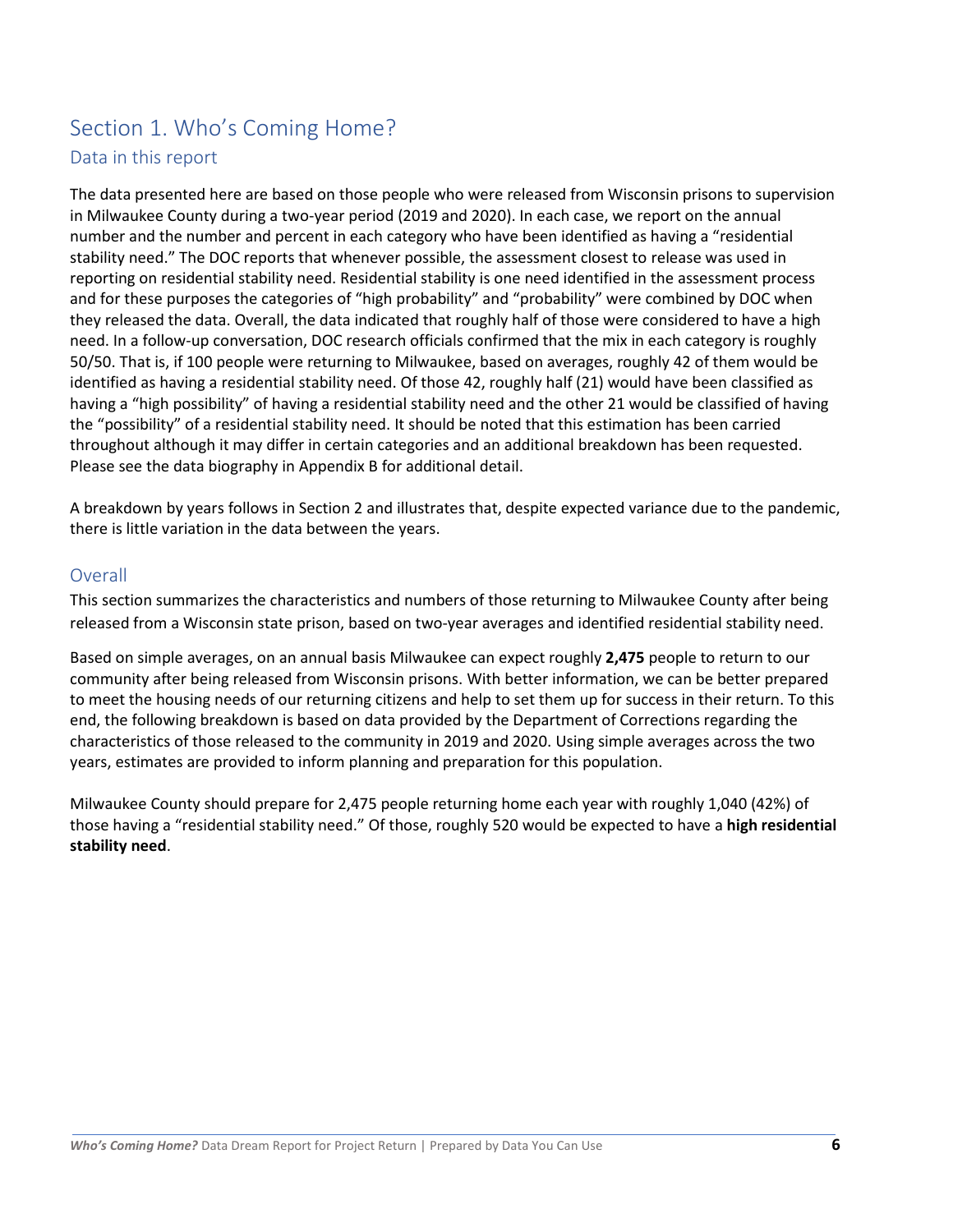

### <span id="page-6-0"></span>Gender

Milwaukee County should be prepared to welcome roughly 160 women and 2,310 men annually. Focusing on those with an identified residential need, there would be approximately 75 women and 965 men. Of those, about 38 women and 483 men would be expected to have a **high residential stability need.**



### <span id="page-6-1"></span>Race

Of the 2,475 returning citizens, based on the previous two years, we would expect approximately 40 to be American Indian, 10 Asian, 1,810 African American and 615 White. Those identified as having a residential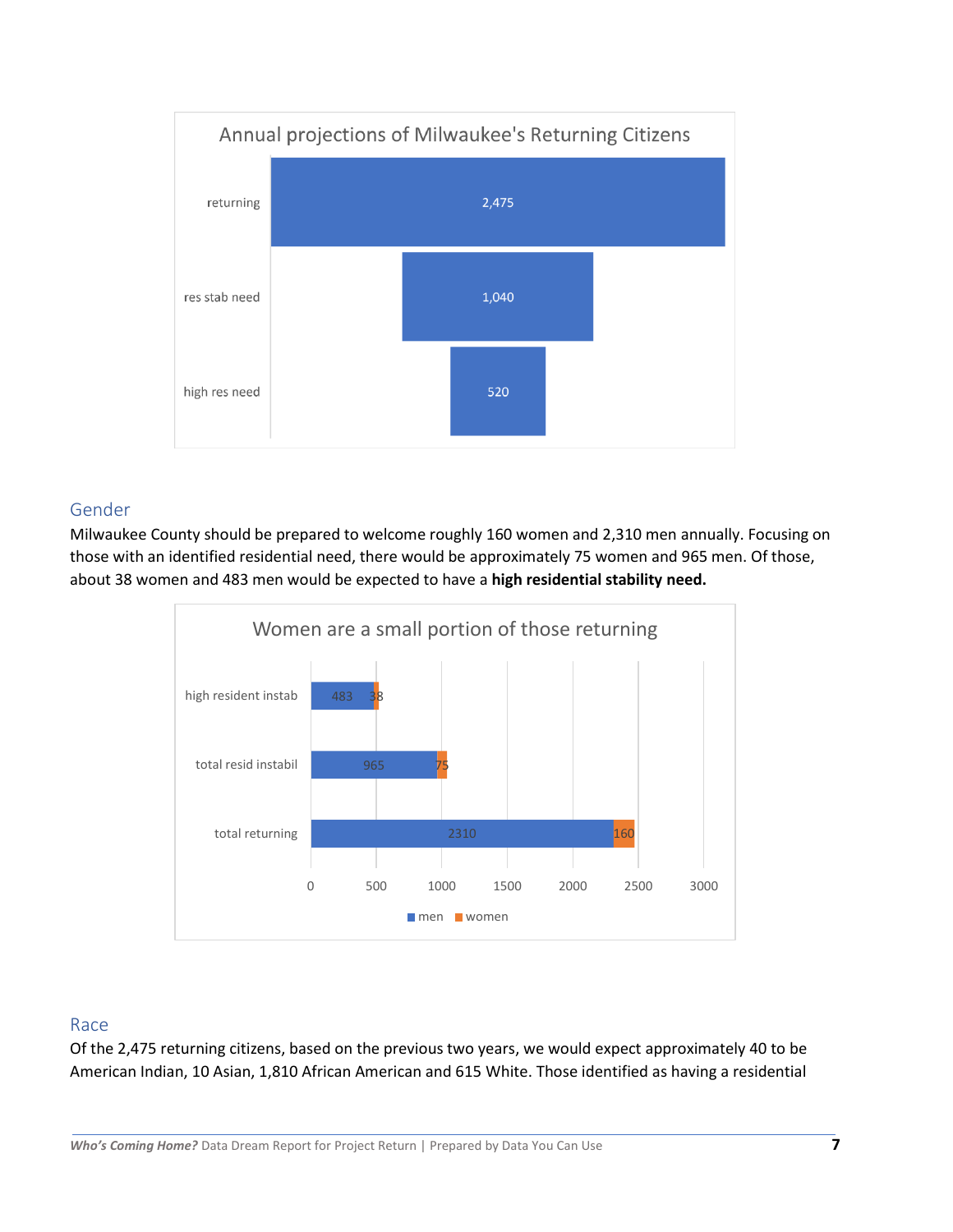stability need would include 18 American Indians, 5 Asians, 744 Blacks and 271 Whites. Focusing on those with **high residential stability need**, there would be 9 American Indians, 2 Asians, 371 Blacks and 135 Whites.



## <span id="page-7-0"></span>**Ethnicity**

On an annual basis, Milwaukee should be prepared to welcome home roughly 230 people who identify as Hispanic or Latino. Focusing specifically on those with identified residential stability need, there would be approximately 90 people, with roughly **45 having a high residential stability need**.



\*Ethnicity is reported as "unknown" for roughly a third of the population compared to less than 2 percent for most other categories.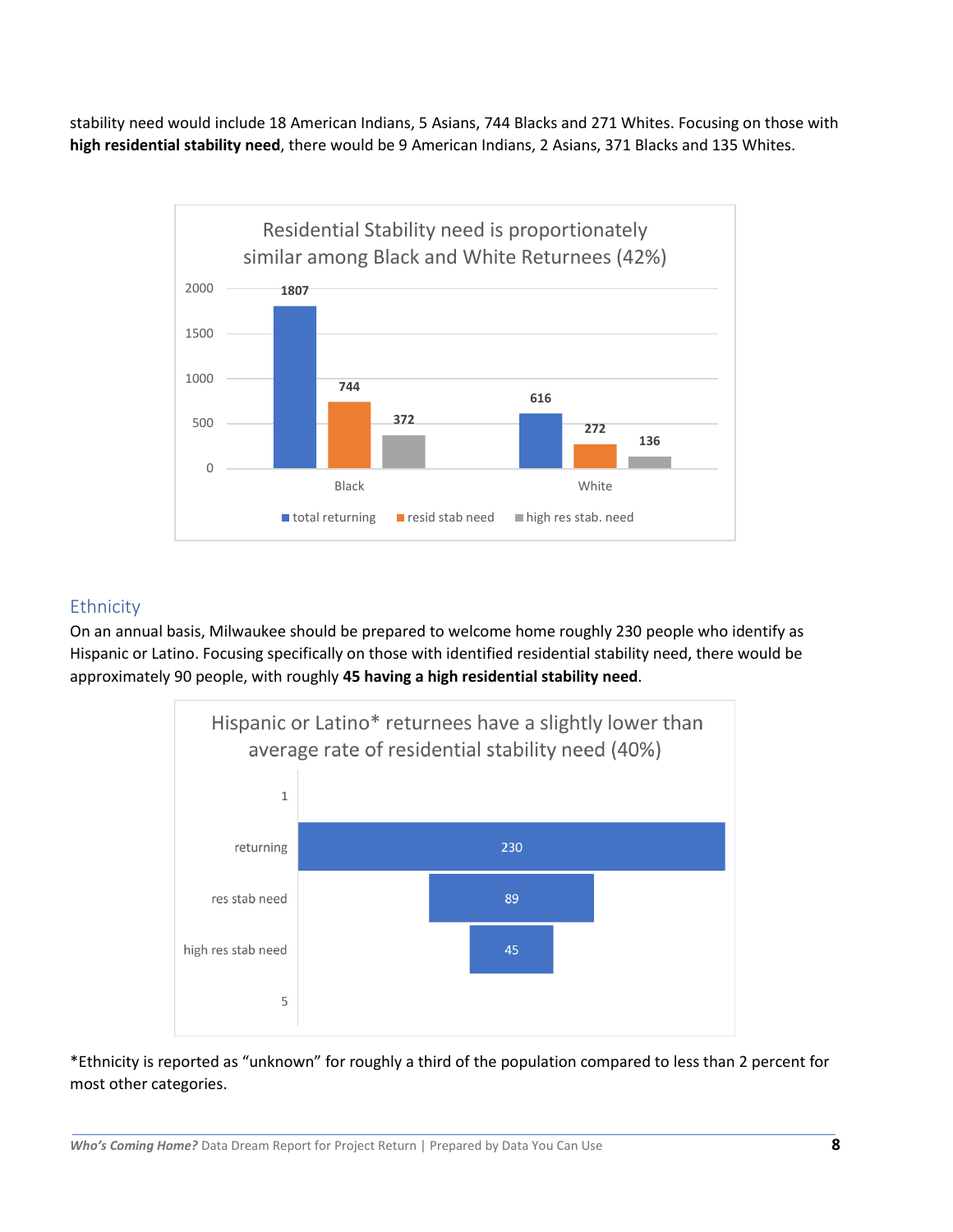## <span id="page-8-0"></span>Education

Of the 2,475 returning citizens, more than two-thirds (65%) of this population can be expected to have a high school diploma or higher. Based on averages, 876 would have less than a high school education, 1,113 would have a high school diploma or GED, 410 would have some college, 23 would have a bachelor's degree and 13 would have post grad education. Breakdowns of those with identified housing instability are below. Focusing on those with **high residential stability needs** there would be roughly 183 people with less than a high school diploma, 236 with a high school diploma or GED, 84 who have some college, 4 who have a bachelor's degree and 2 with some post graduate training.



## <span id="page-8-1"></span>Mental Health Needs

Milwaukee should be prepared to welcome roughly 2,475 returning citizen to the community. Nearly two thirds (62%) have no identified mental health condition, while just over a third (890 or 36%) may be needing assistance with their mental health condition. Of these, 685 (28 %) were identified as having a mental health condition while 8% were identified as having a serious mental health condition. $3$ 

Of those with a residential stability need (1,038), approximately 510 would have no mental health issues, 338 would have some mental health condition, and 140 would have a serious mental health condition. Of those with a **high residential stability need**, 255 would have no mental health condition, 169 would have some mental health condition and 70 would have a serious mental health condition. There are a higher number of unknowns in this category.

 $3$  An estimated 26% of Americans ages 18 and older  $-$  about 1 in 4 adults  $-$  suffers from a diagnosable mental disorder in a given year. Many individuals suffer from more than one mental disorder at a given time. In particular, depressive illnesses tend to co-occur with substance abuse and anxiety disorders. <https://www.hopkinsmedicine.org/health/wellness-and-prevention/mental-health-disorder-statistics>

*Who's Coming Home?* Data Dream Report for Project Return | Prepared by Data You Can Use **9**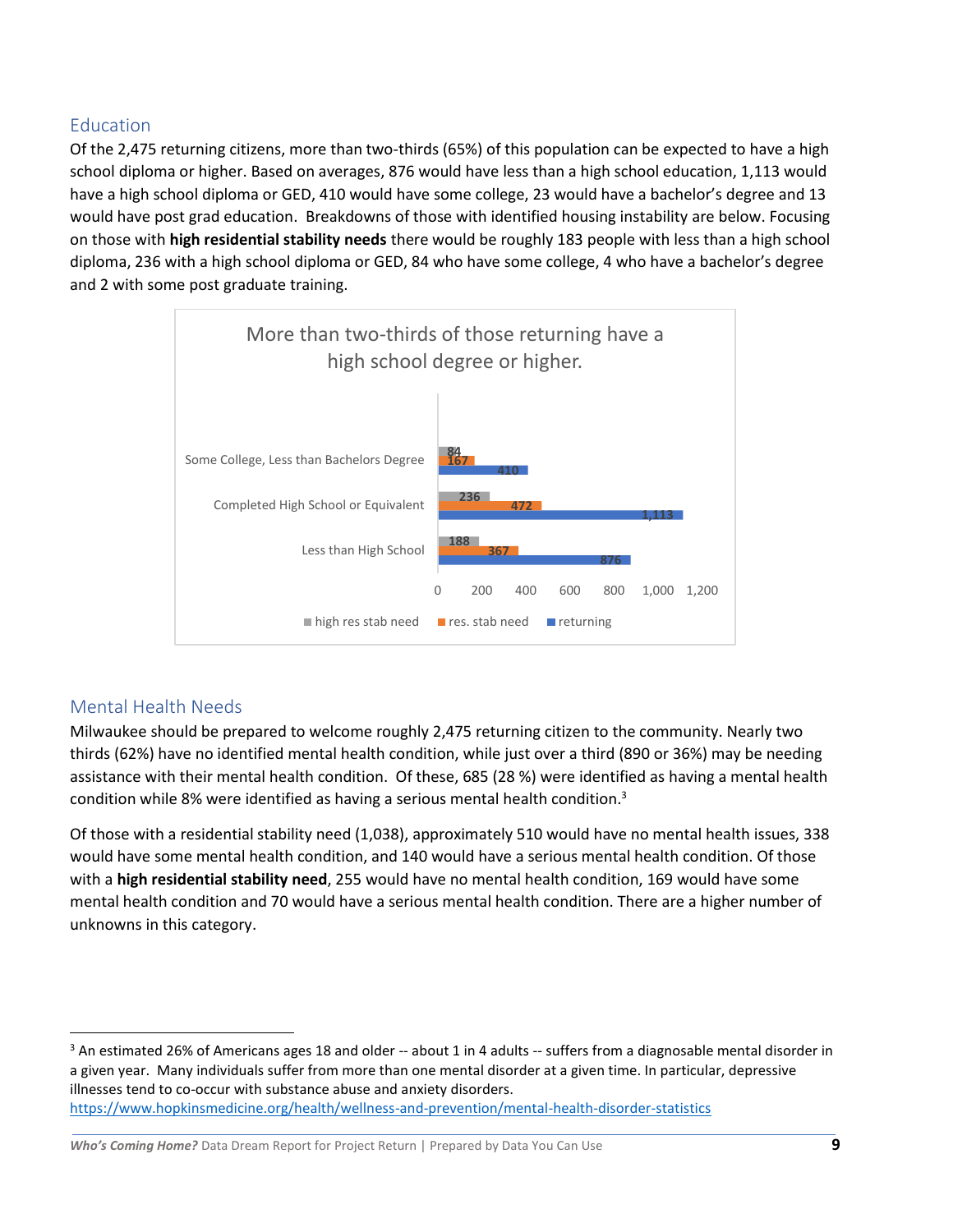

### <span id="page-9-0"></span>Age at Release



#### Detail on housing need by age is provided on the following page.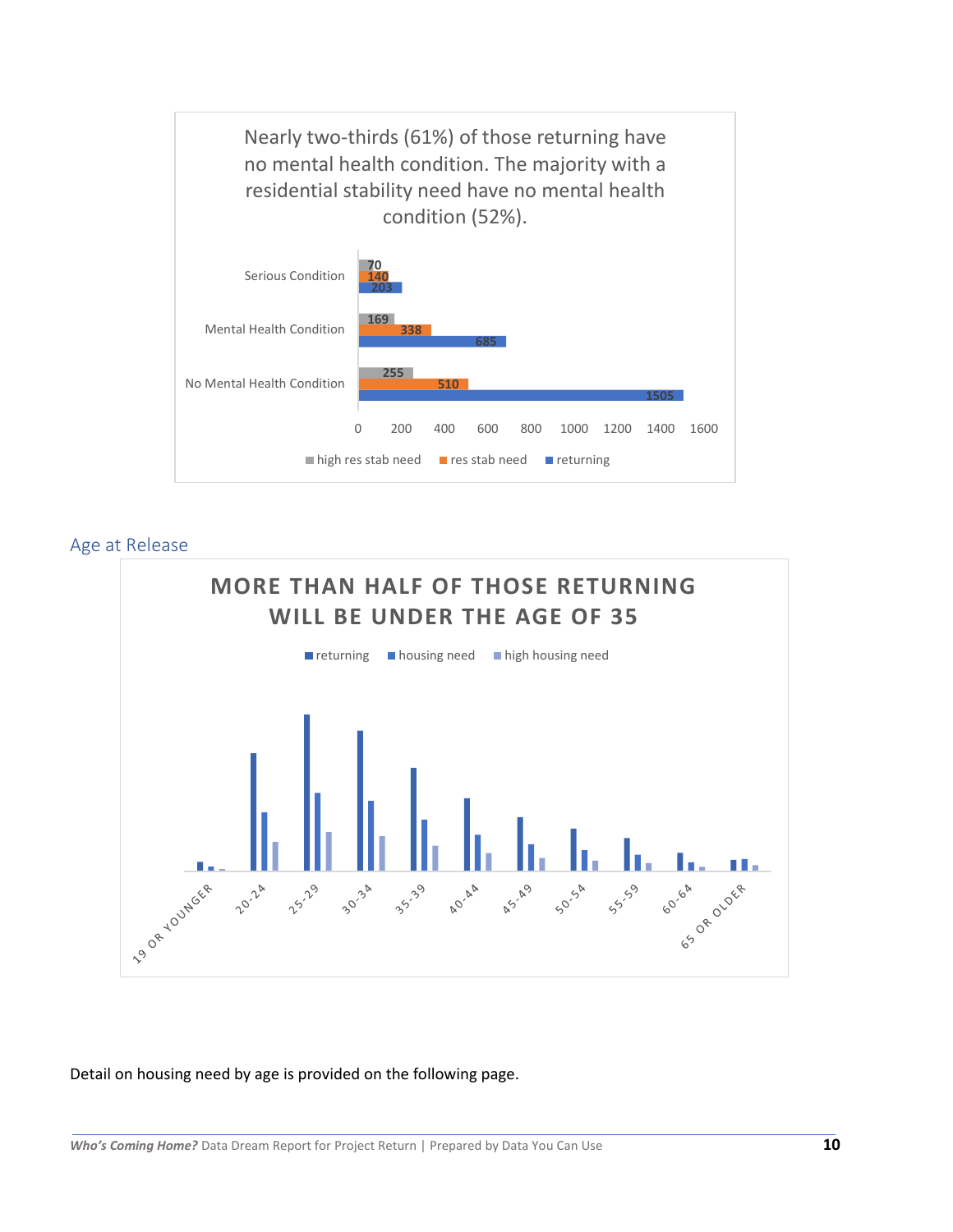| Age                | <b>Total</b><br>returning | <b>Total</b><br>with<br>housing<br>need | <b>High</b><br>housing<br>need |
|--------------------|---------------------------|-----------------------------------------|--------------------------------|
| $19$ or<br>younger | 31                        | 16                                      | 8                              |
| $20 - 24$          | 383                       | 192                                     | 96                             |
| 25-29              | 508                       | 254                                     | 127                            |
| 30-34              | 456                       | 228                                     | 114                            |
| 35-39              | 336                       | 168                                     | 84                             |
| 40-44              | 237                       | 119                                     | 59                             |
| 45-49              | 176                       | 88                                      | 44                             |
| 50-54              | 139                       | 70                                      | 35                             |
| 55-59              | 108                       | 54                                      | 27                             |
| 60-64              | 60                        | 30                                      | 15                             |
| 65 or older        | 38                        | 40                                      | 20                             |

## <span id="page-10-0"></span>Other COMPAS<sup>4</sup> Needs

In addition to housing stability needs, COMPAS also identifies other needs such as vocational, financial, and cognitive behavioral needs. Based on averages of the two years, the COMPAS tool would be expected to identify an average of 6.4 needs per person (beyond housing stability).

The need identified among the greatest percent of returnees is Substance Abuse (69%) followed by a history of violence (68%). Next most frequently identified are: current violence (62%), a history of non-compliance (61%), cognitive behavioral (60%), and criminal involvement (59%). Interestingly, the need identified least frequently is financial, with only 27% having that identified.

Focusing on those who are returning with a housing stability need, the numbers would be highest among those who have a substance abuse need (30% or 736 people), followed by those with a cognitive behavioral health need (29% or 730 people), a history of non-compliance (29%) and 28% with social environment, history

<sup>4</sup> Please see the Data Biography in Appendix B for additional information about COMPAS.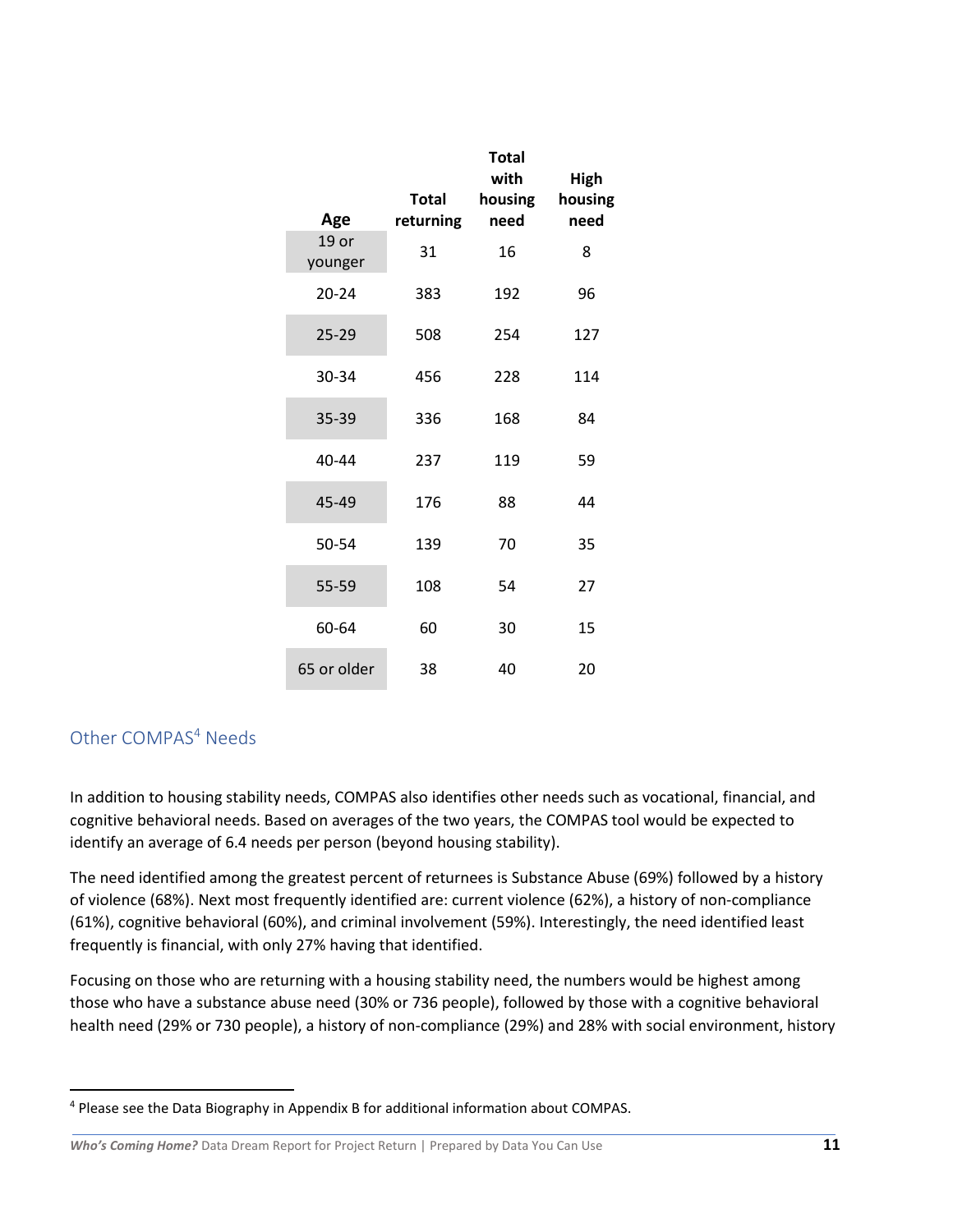of violence and criminal involvement. Interestingly those with a financial need or family criminality are on the lower percentages of those needing housing (17% and 16 % respectively.)

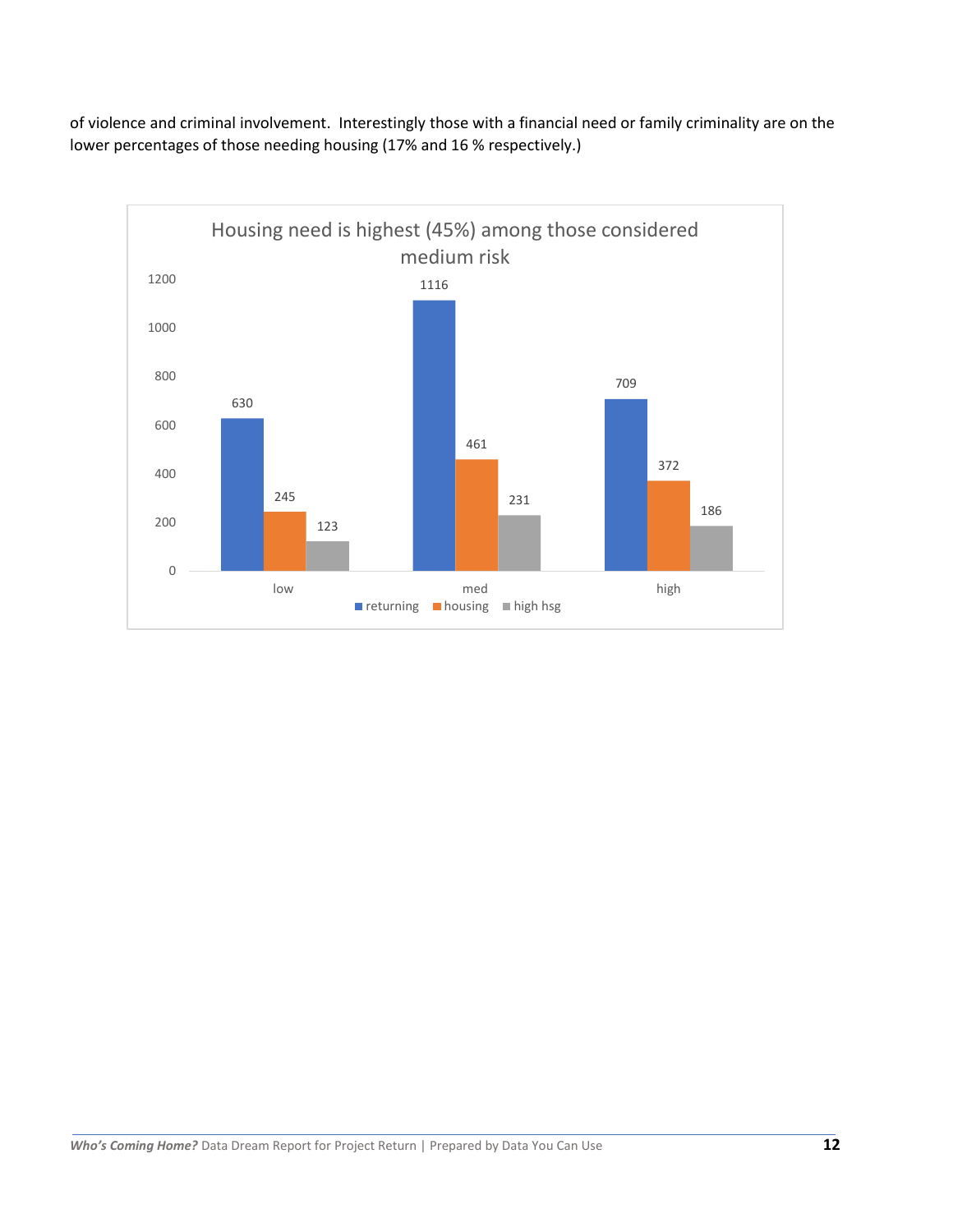

## <span id="page-12-0"></span>Security Level

Of the 2,475 expected returnees, approximately 45% will be coming from medium security facilities, 43% from minimum security prisons and 9% from maximum security prisons. According to the data, residential stability need is highest among those coming from maximum security prisons while less than one-third of those coming from minimum security prisons are identified as having a residential stability need. It should be noted that where people spend their time in custody may be different than the place from which they are released. For example, it is possible that someone from Milwaukee spends the majority of their time in Oshkosh and then is transferred to a Milwaukee facility right before release.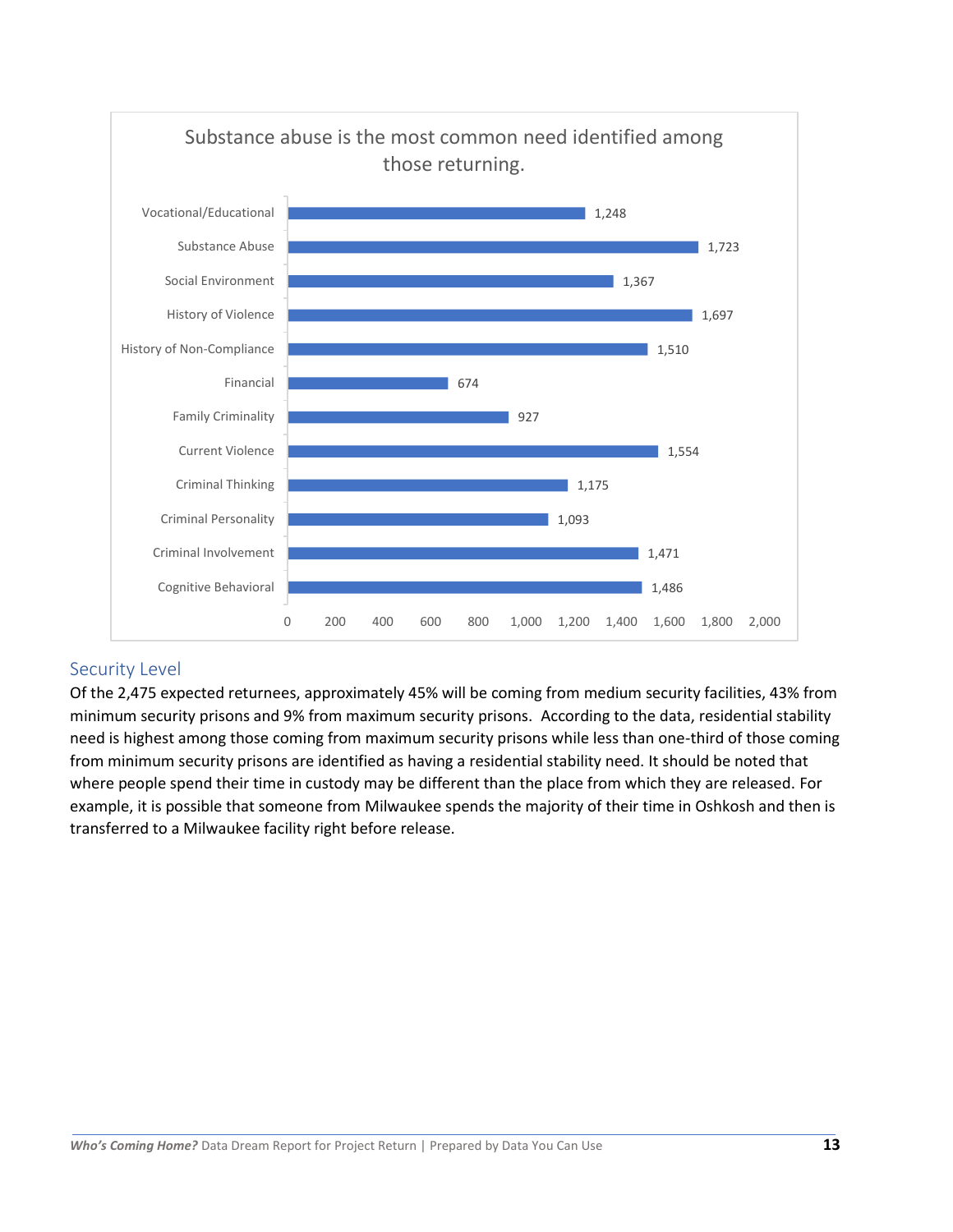

## <span id="page-13-0"></span>Involvement in Programing of the Division of Adult Institutions

Based on the two-year averages, Milwaukee can expect that those returning from Wisconsin State Prisons will have participated in an average of one class offered by the Division of Adult Institutions. The class provided to the largest percentage (40%) is "cognitive." the next most frequent is on substance abuse in which less than a third (30%) will have participated. DOC reports that there are often waiting lists for classes and less than 15% of those returning will have participated in the other offerings. This is significant for those in need of housing in that landlords are often more willing to accept those returning as renters if there is evidence of participation in training or education programs. (See the reports referenced in Appendix B.)

The percentage of those with the highest housing instability need are those who have participated in sex offender treatment, followed by those who participated in domestic violence programs, have the highest shares of those with housing stability need (56% and 40% respectively).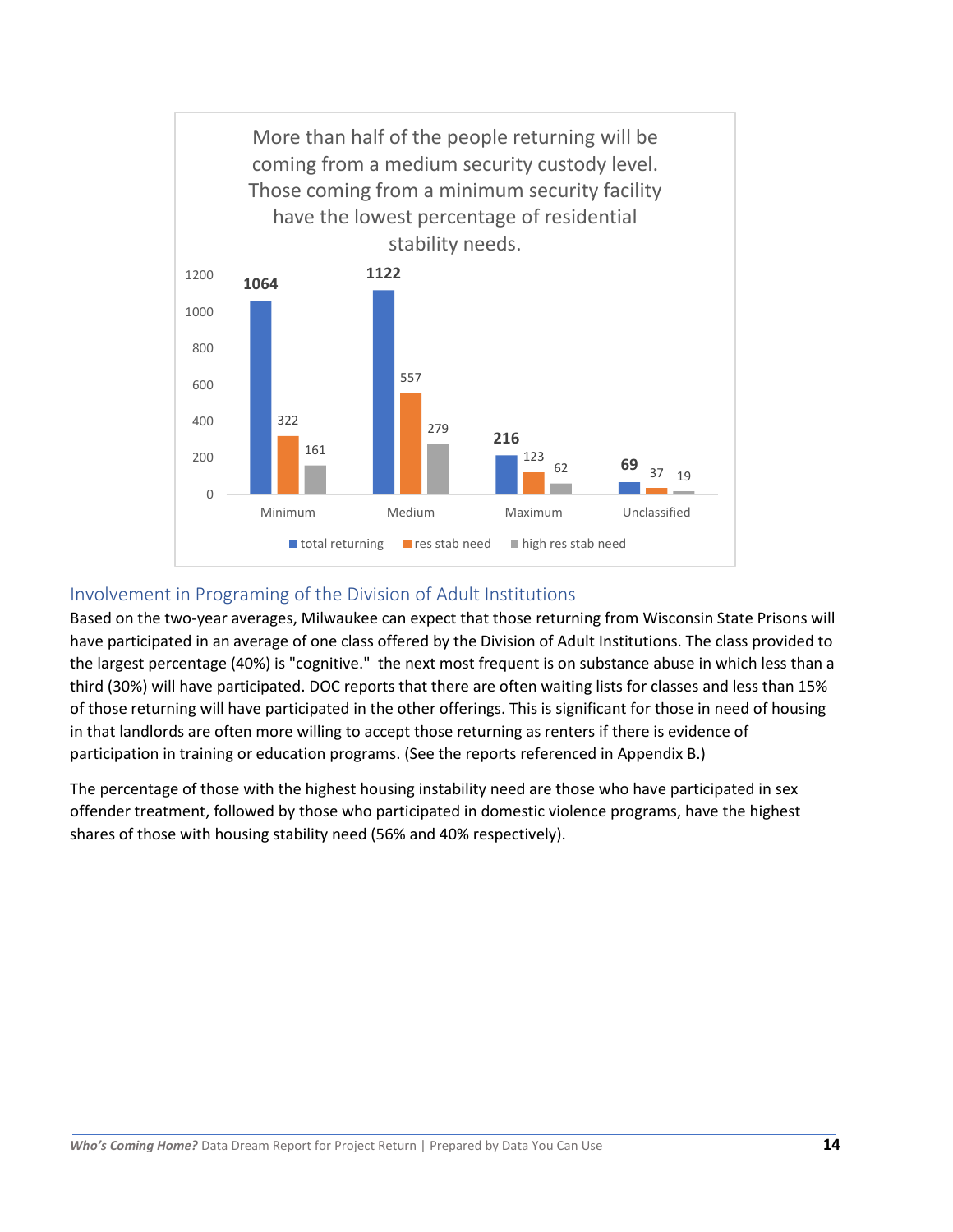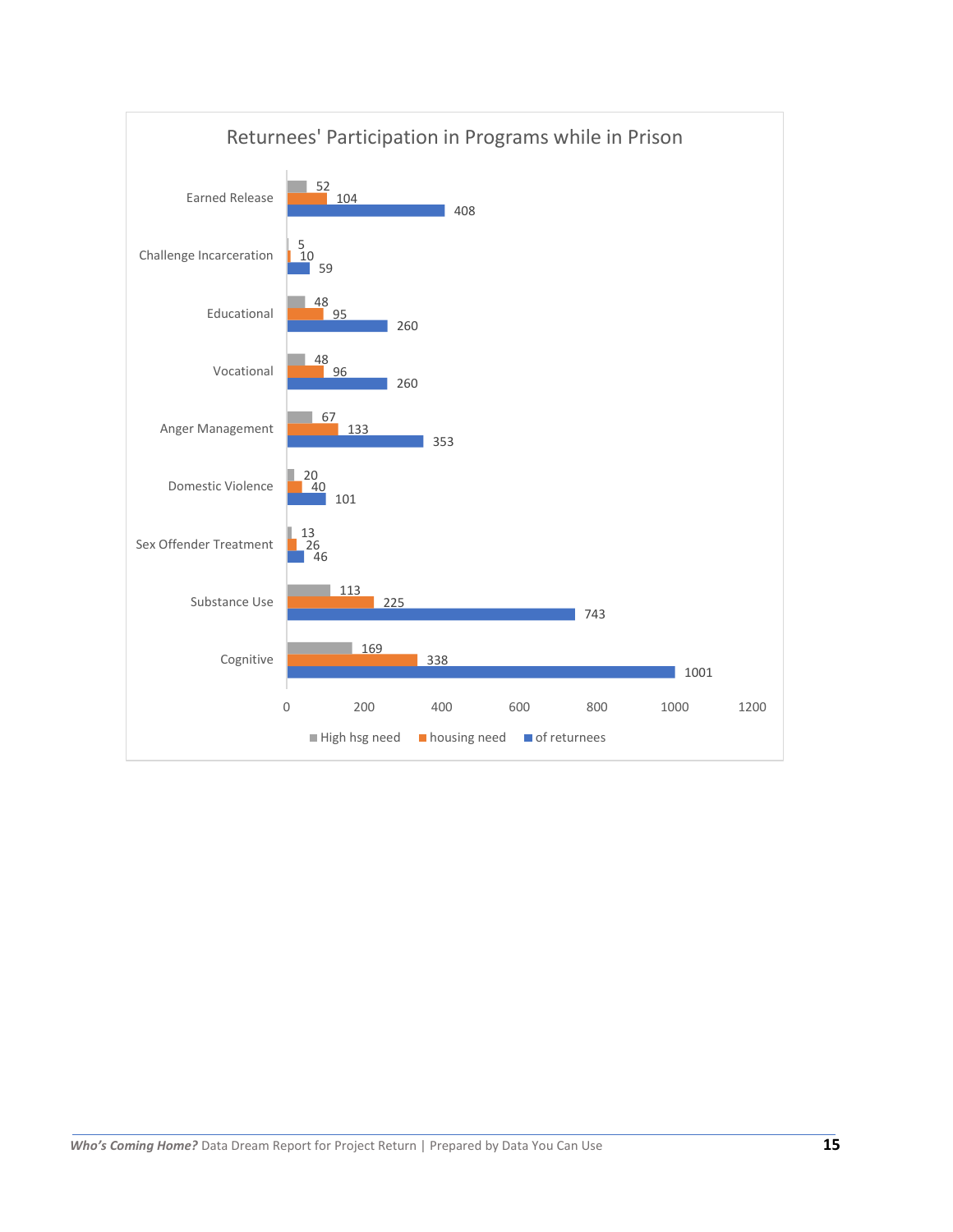<span id="page-15-0"></span>



Of the 2,475 people returning to Milwaukee, one fourth (630) will be considered a low risk, 45% (1,116) will be considered medium risk and less than a third (709) are considered high risk.

Of those considered low risk, roughly 25% will have a housing need (245). Of these, roughly half (123) will have a high possibility of housing need.

Of those considered medium risk, roughly 45% will have a housing need (461). Of these, roughly half (230) will have a high possibility of housing need.

Of those considered high risk, 29% will have a housing need (372). Of these, roughly half (186) will have a high possibility of housing need.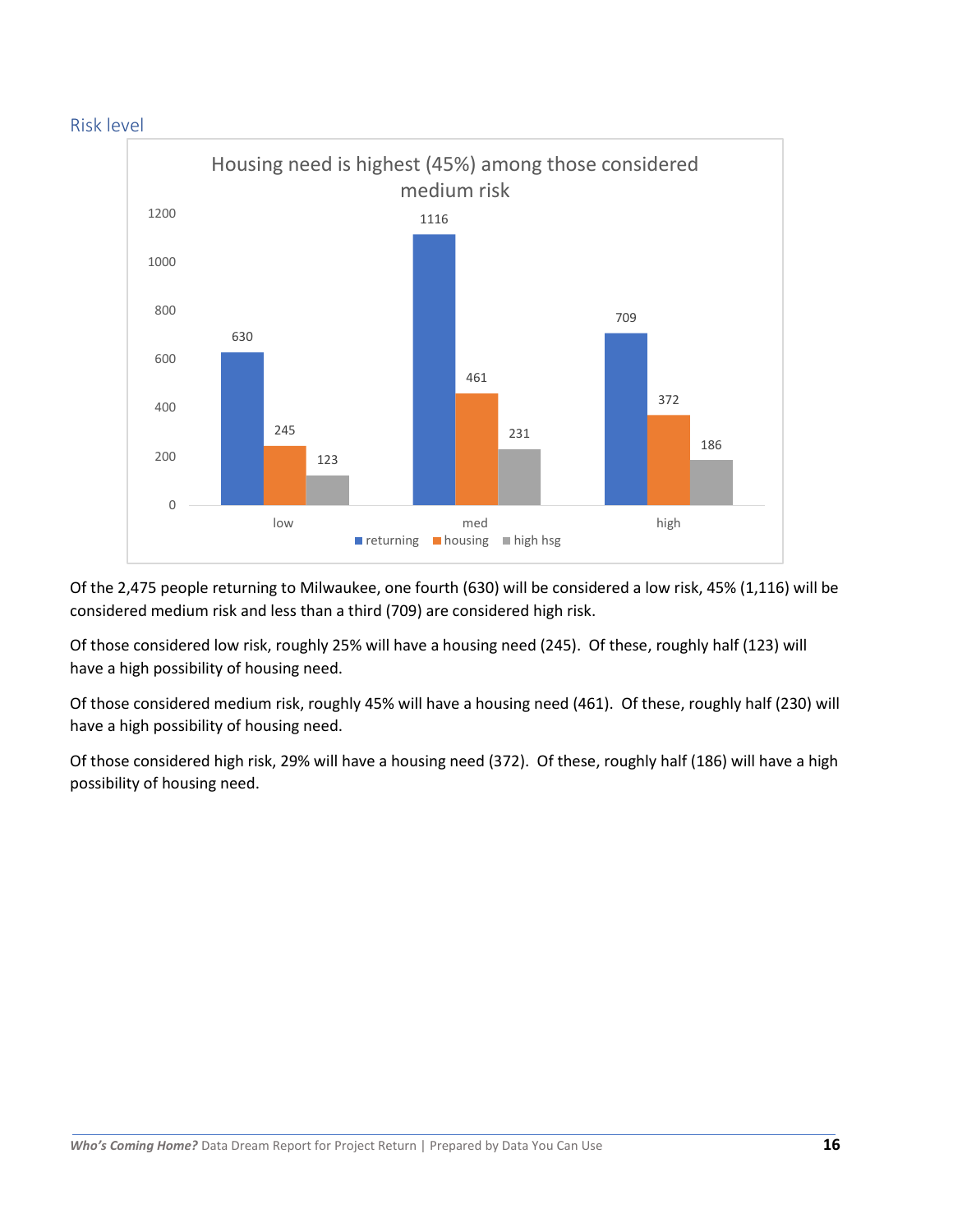<span id="page-16-0"></span>

Three-fifths (1440 people) of those returning will have been in Wisconsin prisons less than two years. Housing instability is expected for half (329) of those have been in less than one year and nearly 40% (313) of those who have been imprisoned between one and two years. The lowest percentage of those with an identified housing need, but still over one-third, are those who were imprisoned for 2-3 years.

## <span id="page-16-1"></span>Recommendations and Next Steps

- $\triangleright$  Share the data with advocates, policy makers, and resource providers so that people have an accurate view of who will be returning and what resources are needed to assure their successful reintegration.
- $\triangleright$  Review the data of projected need in relationship to resources. For example, if we know that roughly 2,475 people will be returning home and that approximately 42% of them will need assistance in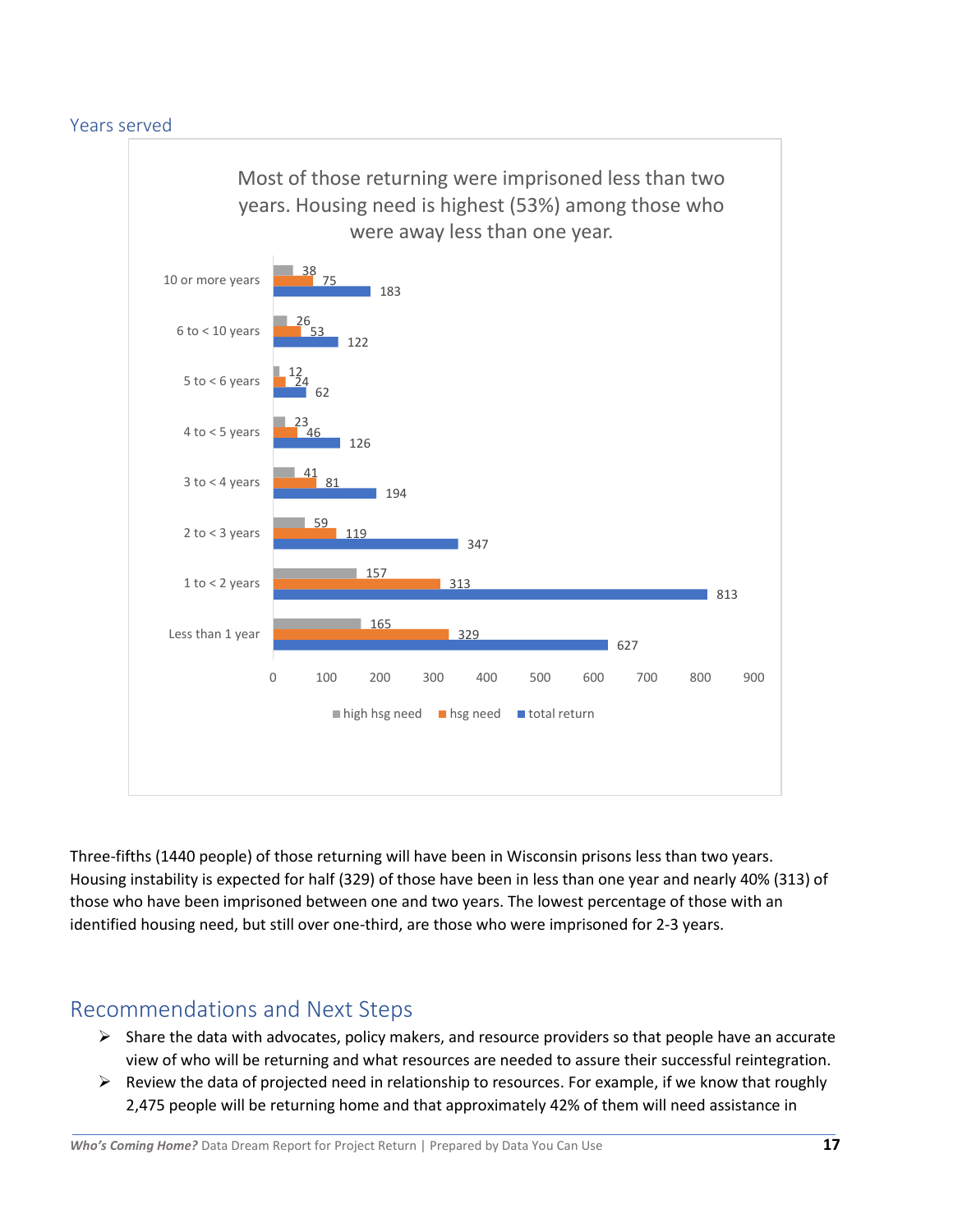securing stable housing, the data can be used to work with the DOC and community groups to advocate for adequate resources to promote their success.

- $\triangleright$  Determine if efforts should focus on all those with an identified housing stability need or priority should be given to those who have been identified as having high possibility for housing stability need. Develop a plan using the data.
- $\triangleright$  Determine if any variation from the overall 50/50 split of housing need and high housing need identifies particular areas of focus. (This data has been requested.)
- $\triangleright$  Explore opportunities to secure de-identified data to geo-code (if only by ZIP) the neighborhoods where returnees lived prior to incarceration and the neighborhoods to which they are returning.
- $\triangleright$  Develop programming related to finding housing while in prison.
- $\triangleright$  Consider the requirements of those with multiple needs --substance abuse, mental health and housing.
- $\triangleright$  Explore methods to complete the qualitative interviews with those who have recently returned and those who provide supervision to supplement the numbers with narrative.
- $\triangleright$  Use the data to bolster resources in programming so that those returning have the best chance of success.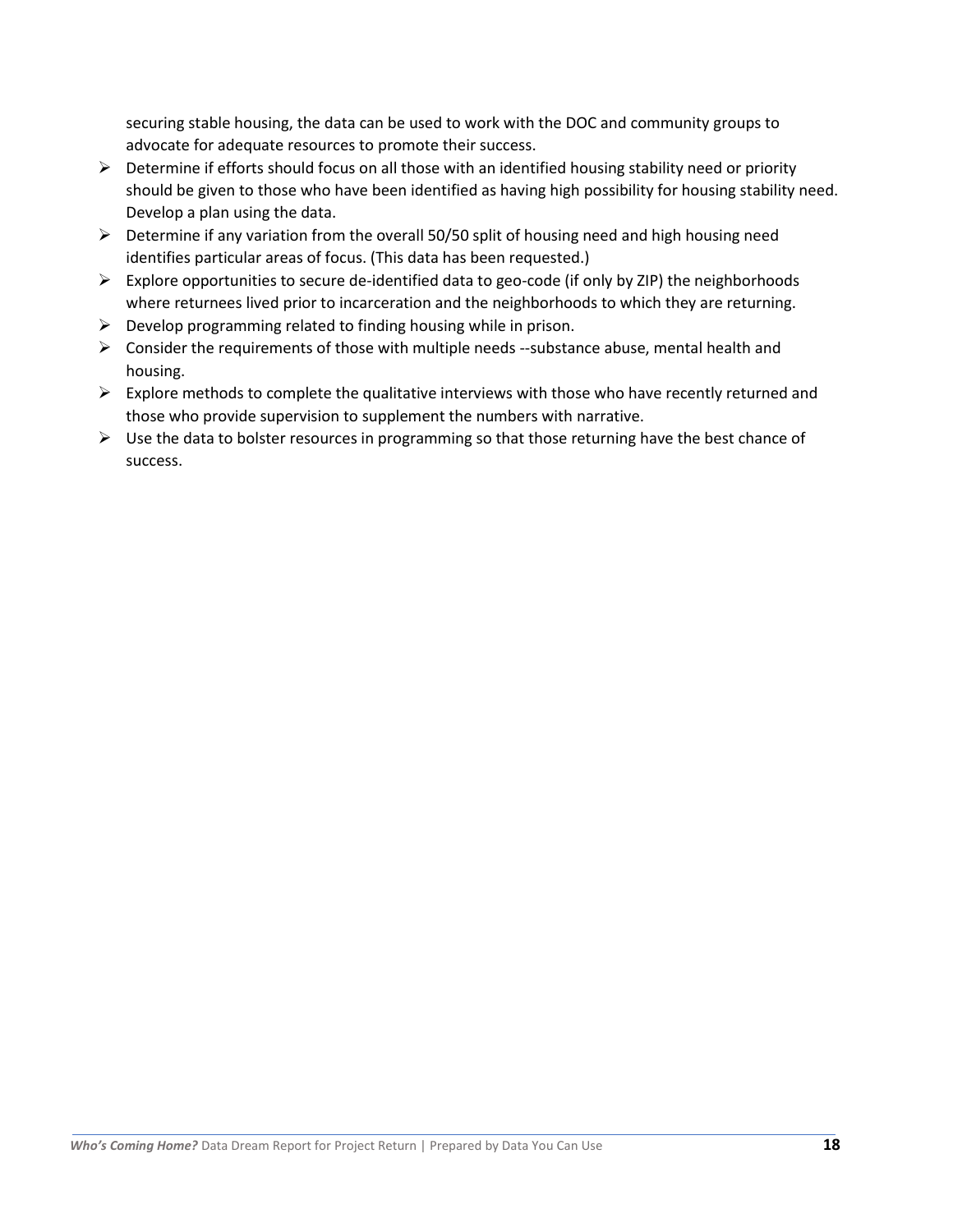## <span id="page-18-0"></span>Section 2. 2019-2020 Annual Breakouts

This section is included to provide the numbers for each of the two years and to offer language that might be useful in identifying any particular need. As noted previously, despite the pandemic, there was little variation between 2019 and 2020 but there may be subtle differences worth exploring.

#### <span id="page-18-1"></span>**Overall**

In **2019**, there were 2,484 people who returned to Milwaukee County from Wisconsin prisons. The majority of those released (56%) had no identified need related to residential stability. Status is unknown for less than 2% of the total. Overall, 42% were identified as having a housing need.

In **2020**, there 2,459 people who returned to Milwaukee County from Wisconsin prisons. The majority of those released (57%) had no identified residential stability need. Status is unknown for less than 1.5 % of the total. Overall, 41% were identified as having a housing need.

If efforts were focused on those with an identified need, it would be 1,059 in 2019 and 1,017 in 2020.

### <span id="page-18-2"></span>Gender

Of the 2,484 people released in **2019**, 162 or 7% were female and 93% were male. Among the women, 70 or 43% were identified as having a residential housing need, the same proportion of men.

Of the 2,459 people released in **2020**, 159 or 6% were female and 2,300 (94%) were male. In 2020, among the women released, the proportion with residential stability needs increased to 50%, and for men it increased to 41% in 2020.

Based on gender, if efforts were focused on those with an identified need, it would be 70 women in 2019 and 989 males in 2019, and 79 females and 938 males in 2020.

In the overall analysis, those with a residential stability need are between 41% and 43% of those returning. In 2020 the percentage of females identified as having a residential stability need (50%) exceeded this range.

## <span id="page-18-3"></span>Ethnicity

Of the 2,484 people released to Milwaukee in **2019**, 9% were Hispanic or Latino. Of these, 91 or 41% were identified as having a residential stability need.

Of the 2,459 people released to Milwaukee in **2020**, 10% were Hispanic or Latino. Of these, 87 or 36% were identified as having a residential stability need, slightly lower than the overall average of 41%.

It should be noted that the percentage of unknowns in the ethnicity category (31-35%) is higher than in other categories.

#### <span id="page-18-4"></span>Race

Of the 2,484 people released to Milwaukee in **2019**, 2% were American Indian or Alaskan Native, less than 1% Asian or Pacific Islander, 73% Black and 25% White.

Residential stability need is most likely to be identified among Whites (47%). Among American Indians released in 2019, 41% had a residential stability need, 38% of Asians, 41% of blacks.

Of the 2,459 people released to Milwaukee in **2020**, 2% were American Indian or Alaskan Native, less than half of 1% Asian or Pacific Islander, 73% Black and 25% white.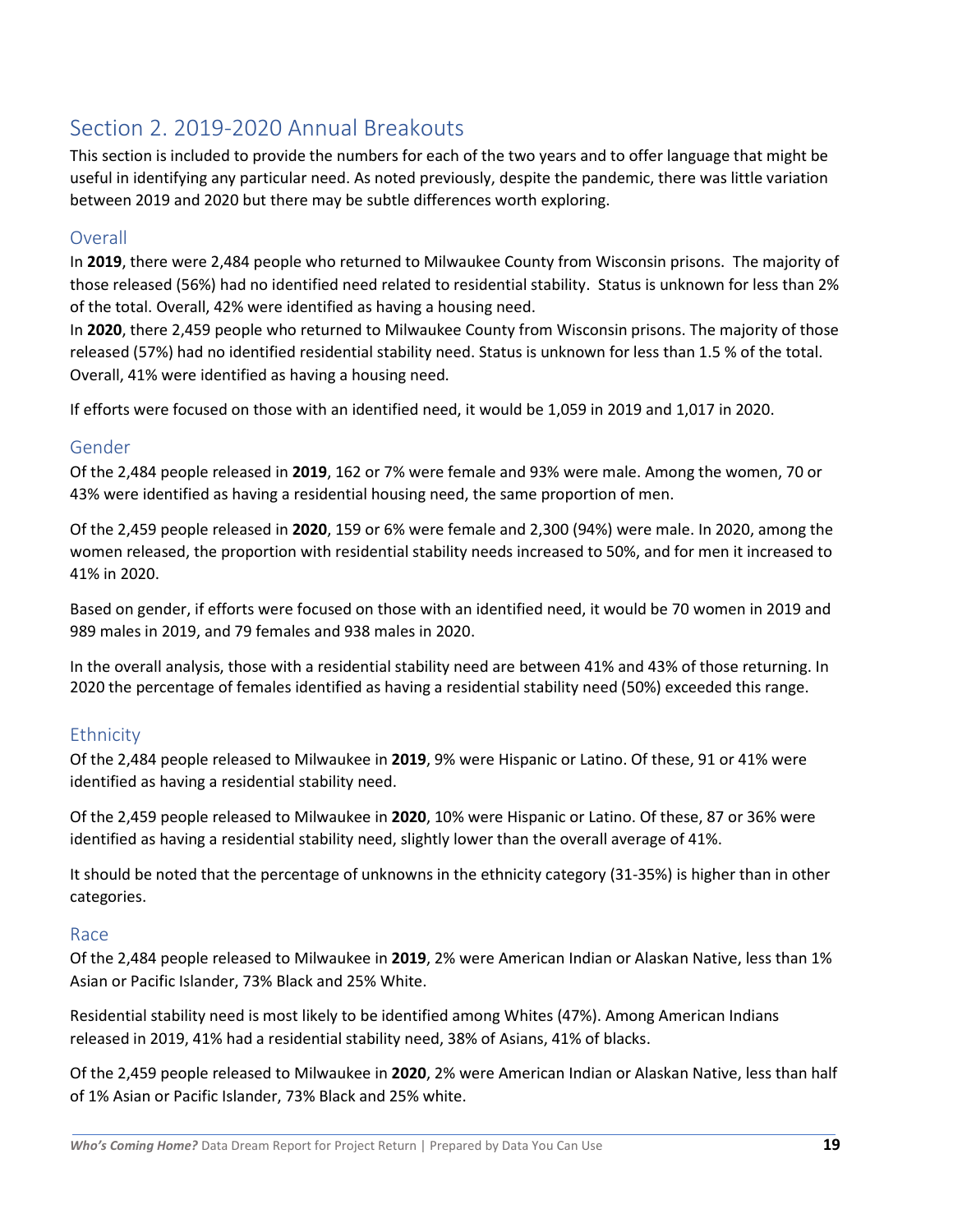Among American Indians released in 2020, 51% had a residential stability need, 57% of Asians, 40% of blacks and 41% of Whites.

## <span id="page-19-0"></span>Education

Of the 2,483 people returning to Milwaukee County in **2019,** nearly two-thirds had completed high school or higher. Just over a third, (34%) had less than a high school education. The percent of those with less than a high school education having an identified residential stability need was 43% roughly the same as the population overall.

Of the 2,459 people returning to Milwaukee County in **2020**, more than two-thirds had completed high school or more. More than a third (37%) had less than a high school education. The percent of those with less than a high school education having an identified residential stability need was 40%, slightly lower than the population as a whole.

Based on **education**, Milwaukee County should be prepared to welcome roughly 2,475 returning citizens annually. More than two-thirds (65%) of this population has a high school diploma or higher. Percentages of those with identified residential needs are similar to the general pattern (41-43%) in all categories except for those with post graduate education and "unknown." Unknown is 2%, just slightly higher than average for education.

## <span id="page-19-1"></span>Mental Health

Of the 2,484 people returning to Milwaukee County in **2019**, the majority (60%) had no mental health condition. Eight percent of the total are reported to have a serious mental health condition, and additional 28% are classified as having a mental health condition. The number of "unknowns" in this category (81) is higher than in other categories but still accounts for just 3% of the total.

Of the 2,459 returning to Milwaukee County in **2020**, nearly two-thirds (62%) had no mental health condition. Eight percent of the total are reported to have a serious mental health condition, and an additional 27% are classified as having a mental health condition. The number of unknowns in this category (78) is higher than in other categories but still accounts for just 3% of the total.

Those with a mental health condition are equally likely to have a residential stability need as not, although those with a serious condition are more likely to also have a residential stability need.

## <span id="page-19-2"></span>Age at release

In **2019**, those returning to Milwaukee County ranged from under age 18 to over age 65. More than half (55%) are under the age of 35. Those most likely to have an identified residential stability need are those in the age range of 60 or older. Those between 25 and 29 showed the lowest percentage of residential stability need.

In **2020**, those returning to Milwaukee County ranged from under age 18 to over age 65. More than half (56%) are under the age of 35. Those most likely to have an identified residential stability need are those in the age range of 50 or older. Those between the ages of 20 and 24 showed the lowest percentage of residential stability need.

On average, Milwaukee County can expect to welcome 2,475 individuals back to their home community annually. Of these, more than half (56%) will be under the age of 35. Those with the highest residential stability need are generally those age 50 and up.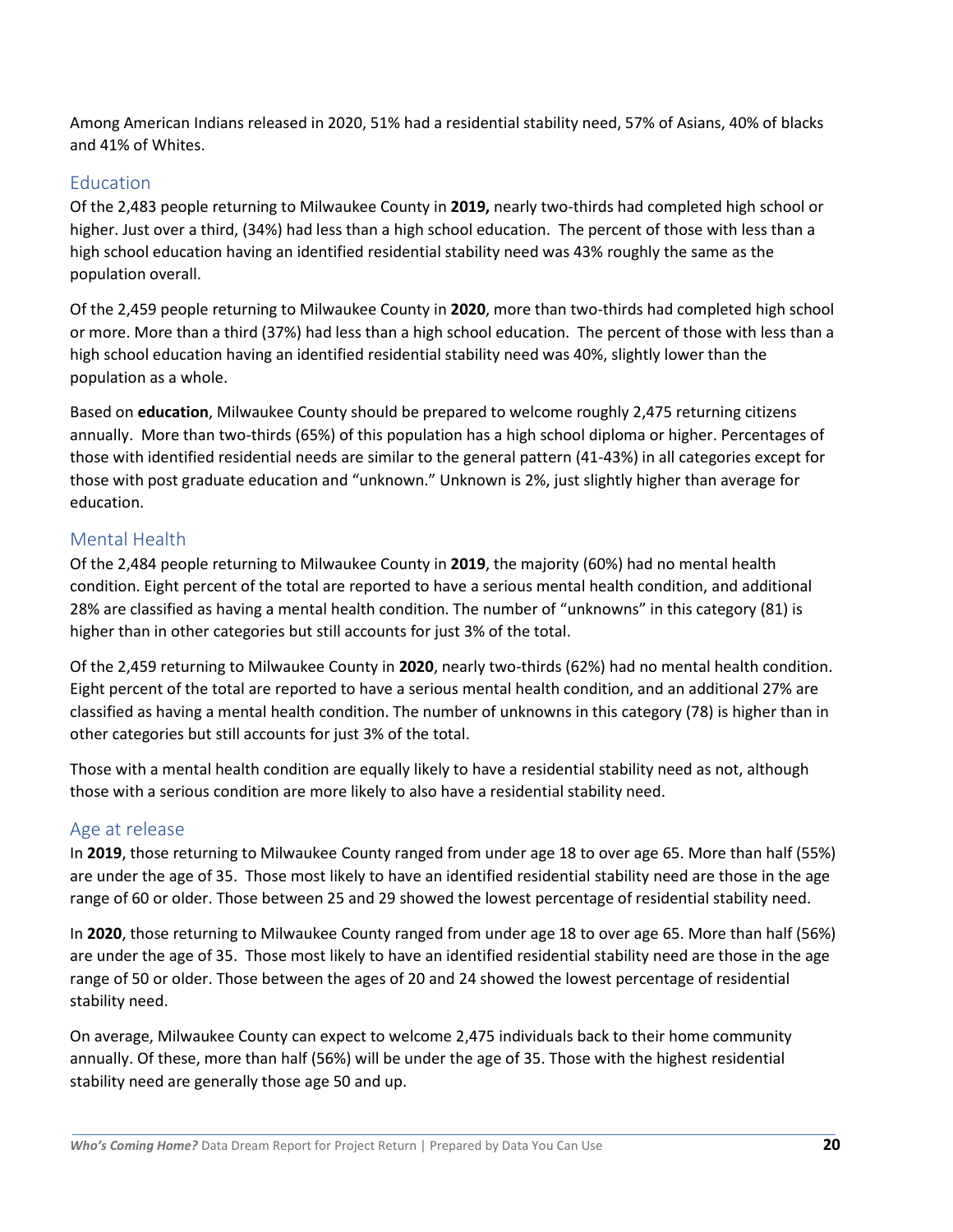## <span id="page-20-0"></span>Custody level

Of the 2,475 expected returnees, on average approximately 45% will be coming from medium security facilities, 43% from minimum security prisons and 9% from maximum security prisons. Residential stability need is highest among those coming from maximum security prisons while less than one third of those coming from minimum security prisons are identified as having a residential stability need.

Of the 2,484 residents returning to Milwaukee County in **2019**, 50% of those coming from medium security facilities had housing stability needs identified and 56% of those coming from maximum security facilities had housing needs.

Of the 2,459 residents returning to Milwaukee County in **2020**, 49% of those coming from medium security facilities had housing stability needs identified and 58% of those coming from maximum security facilities had housing needs.

## <span id="page-20-1"></span>Years served

Of the 2,484 residents returning to Milwaukee County in **2019**, 60% had been imprisoned for less than 2 years. The percentage with an identified housing need was highest (50%) among those who had been in for less than a year.

Of the 2,459 residents returning to Milwaukee County in **2020**, the majority, 56% had been imprisoned for less than 2 years. The highest percentage of identified needs (55%) was among those who had been in prison for less than one year.

## <span id="page-20-2"></span>COMPAS needs

See the Data Biography in Appendix B for additional information about COMPAS.

Of the 2,484 people released to Milwaukee County in **2019**, COMPAS identified 16,068 needs or roughly 6.5 needs per person (not including residential stability). The most commonly identified need is **substance abuse** (70% followed closely by a **history of violence** (69%). Recall that 43% were identified as having a residential stability need this year. Interestingly, the smallest percentage were identified as having a **financial need** (29%).

Of the 2,459 released to Milwaukee County in **2020**, COMPAS identified 15,779 needs or roughly 6.4 needs per person. The most commonly identified need is **substance abuse** (69% followed closely by a **history of violence** at 68%). Recall that 41% were identified as having a residential stability need this year. Interestingly the smallest percentage were identified as having a **financial need** (26%.)

## <span id="page-20-3"></span>Involvement in Programing of the Division of Adult Institutions

In **2019** the 2,484 returning citizens coming back to Milwaukee from Wisconsin prisons completed 3,110 Department of Adult Institutions (DAI) programs while imprisoned. That's an average of 1.25 programs per returning citizen. DOC staff were unaware of any housing related programs (e.g. preparing people to search for or secure housing, landlord/tenant relations, etc.)

Of the programs attended, **cognitive programs** were most common (32%) followed by **substance use** programming (22%). Of those completing programs, 1078 or 35% were classified as having a residential stability need (lower than the 2019 average for all.)

In **2020** the 2,459 returning citizens coming back to Milwaukee from Wisconsin prisons completed 3,348 DAI programs while imprisoned. That's an average of 1.4 programs DAI per person.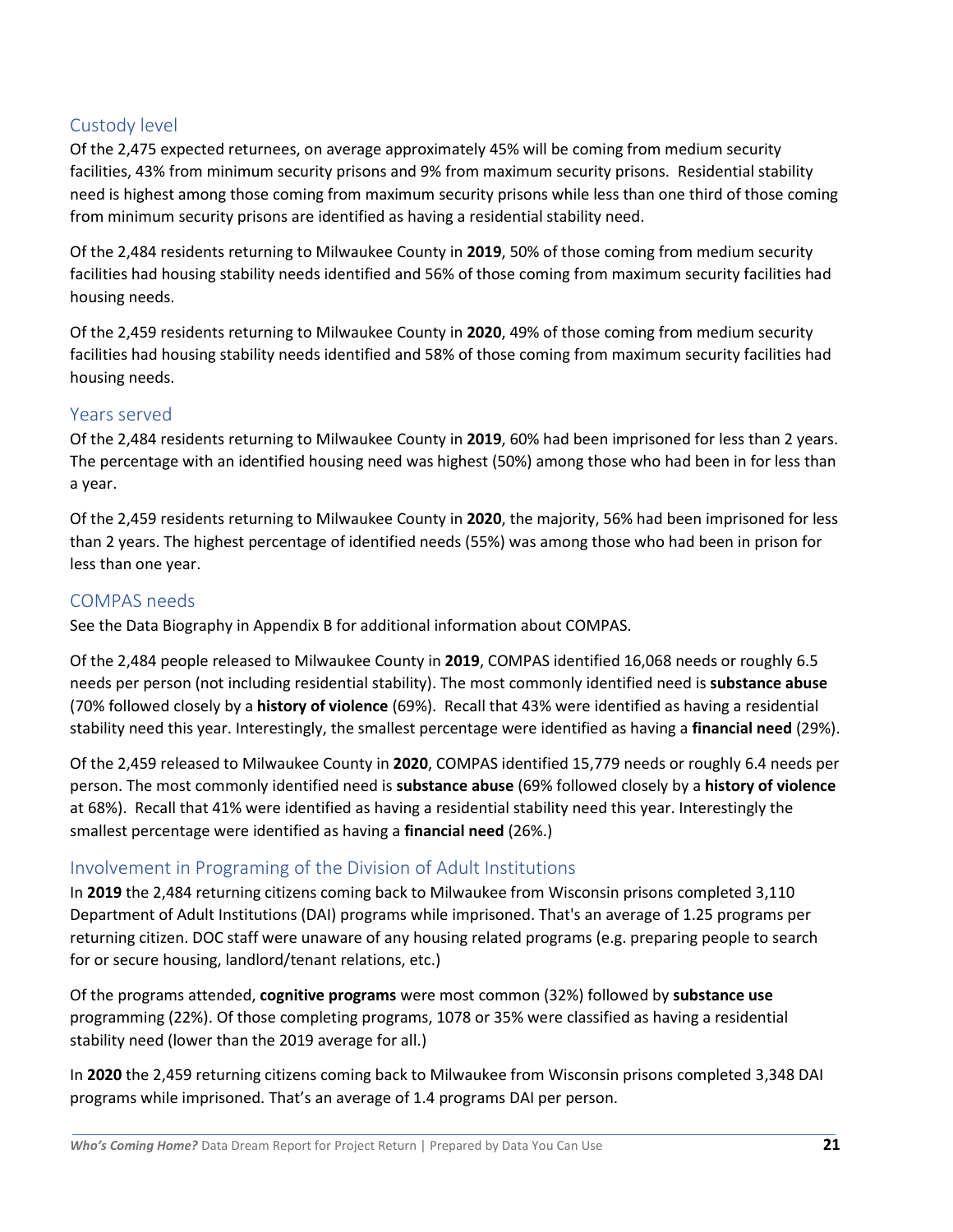As in **2019**, of the programs attended, programs defined as "**cognitive**" were most common (30%) followed by **substance use** programming (24%). Of those completing programs, 1,053 or 31% were classified as having a residential stability need (lower than the 2020 average overall)

#### <span id="page-21-0"></span>Reincarceration

The one-year reincarceration rate is a percentage of individuals who were released in 2019 that returned within one year of their release date.

Of those released in **2019** who were re-incarcerated, a higher percentage (13%) had an identified residential stability need compared to those for whom no housing need was identified. (10%).

The Department of Corrections cautions that reporting on recidivism requires a "cushion year" on top of a follow-up year. 2019 releases cannot be reported until the end of 2021. No known studies have been undertaken specifically focusing on the reincarceration of those with identified residential instability needs.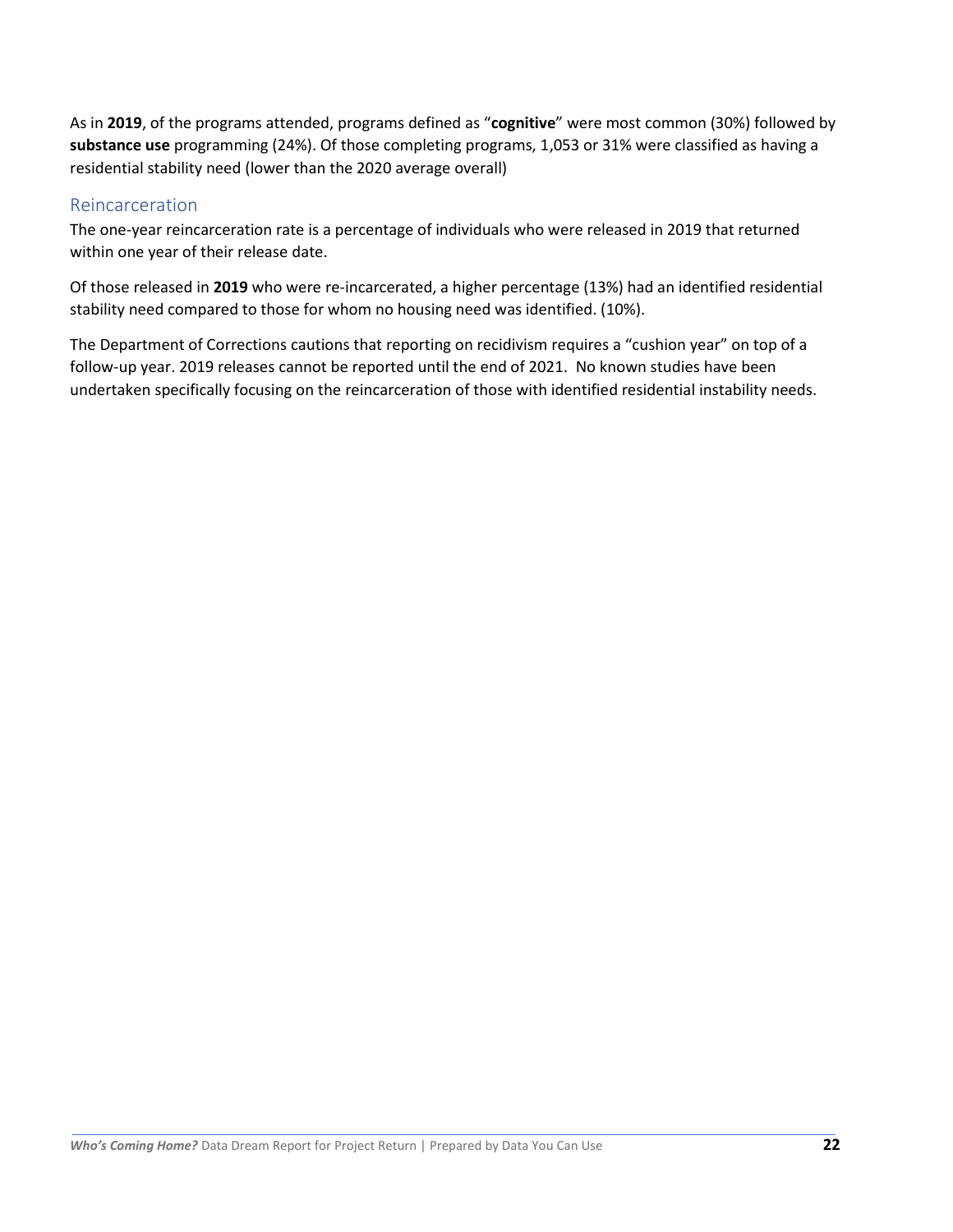## <span id="page-22-0"></span>Appendix A. UWM Sustainable Peacebuilding Report

As part of this Data Dream, the following report was prepared by Jacqueline Renee Snethen Reyes, Jessica Mendez, Shannon Michael Ross Sr., for a course taught by Bree Spencer in the Master of Sustainable Peacebuilding program at the University of Wisconsin-Milwaukee. The report was presented to the Re-entry Council and reviewed by the Regional Chief of Community Corrections. The full report is available here and on the Data You Can Use website.

Analysis of the Housing Gaps for the Re-entry Community in Milwaukee County 2021 (Slides)

[https://docs.google.com/presentation/d/1zlcNPm7z42Nm](https://docs.google.com/presentation/d/1zlcNPm7z42Nm-jecsvxGOiLCmM7N3M8155NHLQNGlAM/edit?usp=sharing)[jecsvxGOiLCmM7N3M8155NHLQNGlAM/edit?usp=sharing](https://docs.google.com/presentation/d/1zlcNPm7z42Nm-jecsvxGOiLCmM7N3M8155NHLQNGlAM/edit?usp=sharing)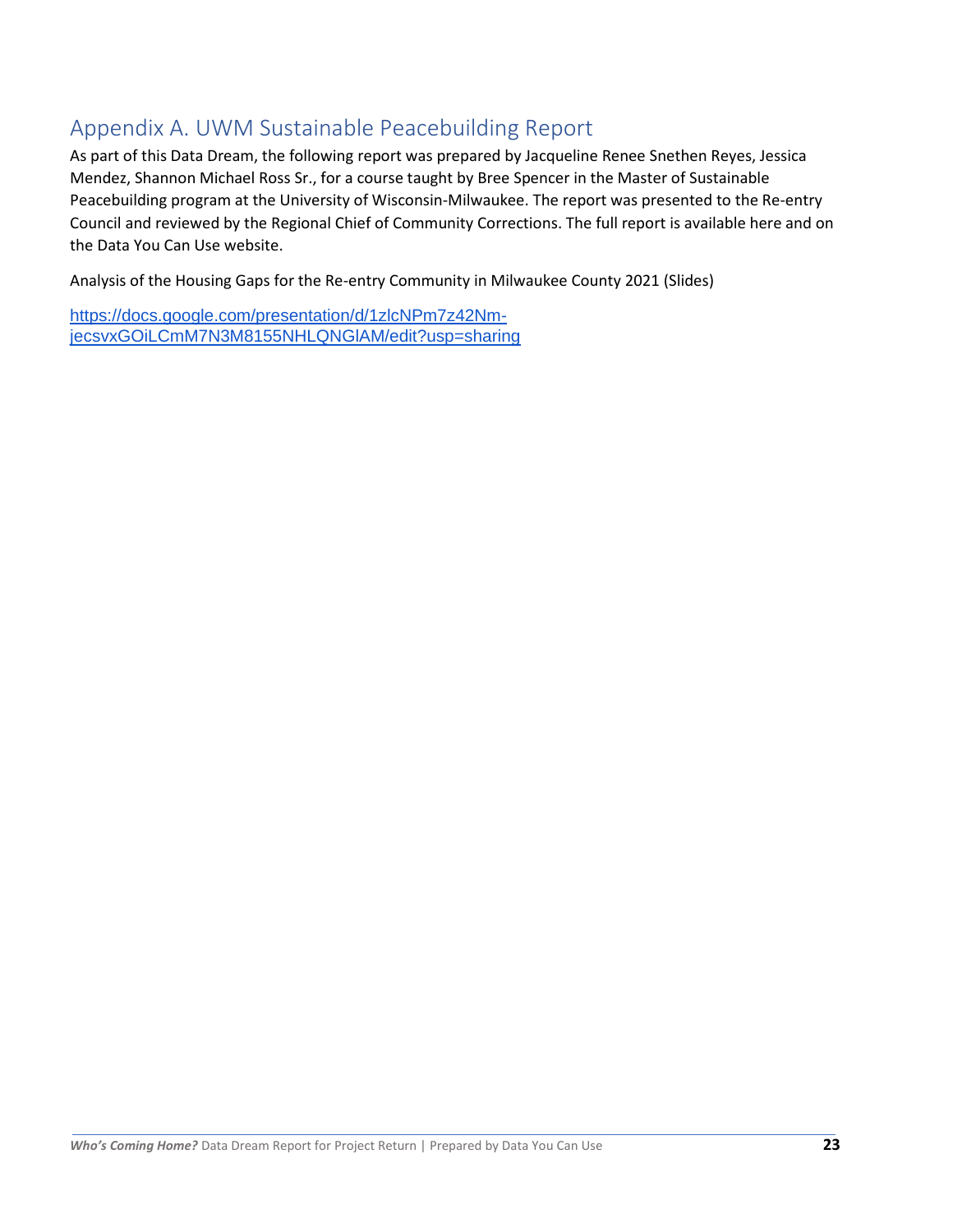# <span id="page-23-0"></span>Appendix B. Data biography

**About the quantitative data**: The quantitative data for this study were provided by staff from the Department of Corrections (DOC) following approval of a research request by Data You Can Use. After providing the totals of those released and the number of those who had an identified "residential stability need," a more detailed breakdown of the data was provided, including breakdowns for 2019 and 2020 by a number of additional demographic and other variables including gender, race, ethnicity, education, mental health, age at release, custody level, risk level, years served, and other needs as identified by COMPAS (see additional information below), Department of Adult Institutions' program completion, and reincarceration. Each of these categories was broken out by those identified as having a residential stability need and those who did not. The annual data are summarized in Section 2 and based on the two-year averages, the numbers in each category are presented as a means of refining an understanding of the returning population in Section 1. Although it is assumed that the pandemic would have skewed the 2020 data, there was actually very little variation between the two years. The data was extremely well organized and contained very little missing or unknown data.

**About the research design**: The initial design of the study that was approved by the Research Committee included qualitative data to be gathered from interviews from people who had recently been released as well as a small number of agents who had familiarity with housing needs. A meeting to address questions and clarify data categories was held on August 2 and at that time it was learned that the initial letter of approval would be modified. DOC would not be able to provide names of people who had been released to permit interviews to supplement the quantitative data. Although it was clear that this would compromise the validity of the qualitative data, the Research Committee determined, based on their consideration of a subsequent request, that protecting the privacy of those released was the priority. DOC did affirm their ability to release the names of agents who may be recruited to participate on their own time. A revised letter of approval was sent in August.

**About the residential stability needs variable**: COMPAS is an acronym for Correctional Offender Management Profiling for Alternative Sanctions. It is described by its developers (Northpoint now Equivant) as a case management and decision support tool used to assess the likelihood of recidivism. It uses a proprietary algorithm to assess potential recidivism risk. According to the COMPAS Practitioner's Guide,<sup>5</sup> the scales were designed using behavioral and psychological constructs related to recidivism and criminal careers. COMPAS is used in New York, Wisconsin, California and other jurisdictions. According to Wisconsin law, when the scores are used in sentencing, they are required to be used with warnings about the tool's limitations and cautions.<sup>6</sup>

One limitation is the fact that it is proprietary software. This means the algorithm is a trade secret and cannot be examined by the public or affected parties. A 2016 study of the algorithm that was part of a ProPublica<sup>7</sup> investigation of the algorithm used in sentencing found that Blacks were almost twice as likely as whites to be labeled a higher risk but not actually re-offend, while whites were more likely than blacks to be labeled lower

<sup>&</sup>lt;sup>5</sup> A Practitioner's Guide to COMPAS Core [https://assets.documentcioun.org/documents/2840784/Prati](https://assets.documentcioun.org/documents/2840784/Pratitioner’s)tioner's Guide to COMPAS-Core

<sup>6</sup> Retrieved from [https://wikipedia.org/wiki/COMPAS-\(software\)](https://wikipedia.org/wiki/COMPAS-(software)) 

<sup>&</sup>lt;sup>7</sup> Angwin, Julia and Larson, Jeff Pro Publica Machine Bias [https://www.propublica.org/article/machine-bias](https://www.propublica.org/article/machine-bias-risk-assessments-in-criminal-sentencing)[risk-assessments-in-criminal-sentencing](https://www.propublica.org/article/machine-bias-risk-assessments-in-criminal-sentencing)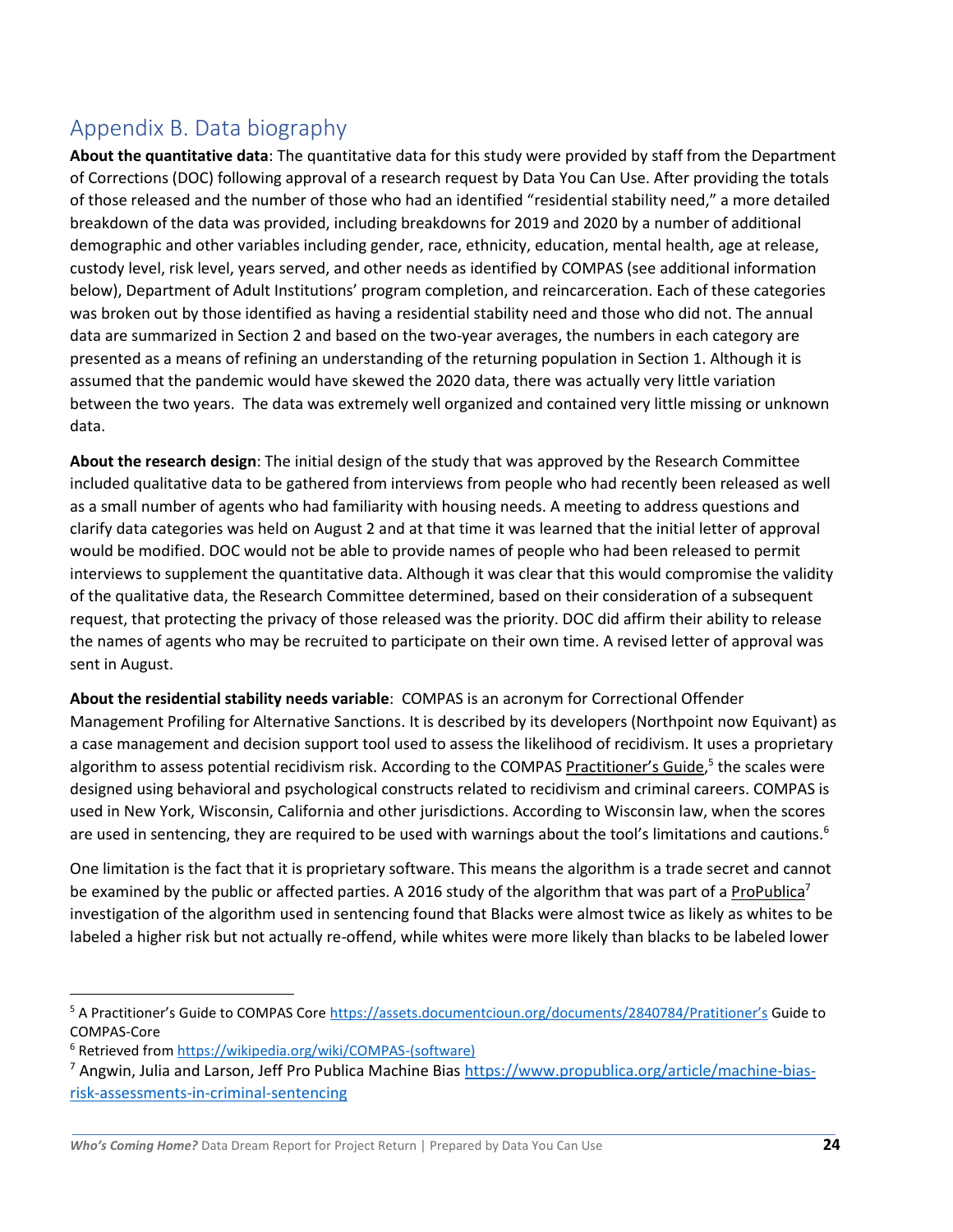risk but go on to commit other crimes. The Pro Publica team's findings were that only 20% of people predicted to commit violent crimes actually went on to do so.

A Washington Post study <sup>8</sup> published a more cautious interpretation of the racial bias imputed to the algorithm. Northpointe, the owner of the system, published a rebuttal to the ProPublica study questioning the methodology. The User's Guide suggests AUC's between .67 and .73. They state that the tool works well between genders, ethnicities, and those with various mental disorders. The rebuttal did not address race.

The other common criticism is that that the problem is not the algorithm itself but rather the data. A 2018 study by Ed Yong published in The Atlantic,<sup>9</sup> reported that the accuracy rate of COMPAS was 65%.

Because the classification system is proprietary, the rubric for classification was not provided by DOC however, a recent posting of the tool by the Pro Publica author was posted on Wikipedia and the housing related questions are included in Appendix C.

Department of Corrections officials report that they are exploring alternative systems at this time.

<sup>&</sup>lt;sup>8</sup> Sam Corbett-Davies, Emma Pierson et al. A computer program used for bail and sentencing decisions was labeled biased against Blacks. Its actually not that clear. .Washington Post [https://www.washingtonpost.com/news/monkey-cage/wp/2016/10/17/can-an-algorithm-be-racist-our](https://www.washingtonpost.com/news/monkey-cage/wp/2016/10/17/can-an-algorithm-be-racist-our-analysis-is-more-cautious-than-propublicas/)[analysis-is-more-cautious-than-propublicas/](https://www.washingtonpost.com/news/monkey-cage/wp/2016/10/17/can-an-algorithm-be-racist-our-analysis-is-more-cautious-than-propublicas/)

<sup>&</sup>lt;sup>9</sup> "A Popular Algorithm is no better at predicting crimes than random people" <https://www.theatlantic.com/technology/archive/2018/01/equivant-compas-algorithm/550646/>